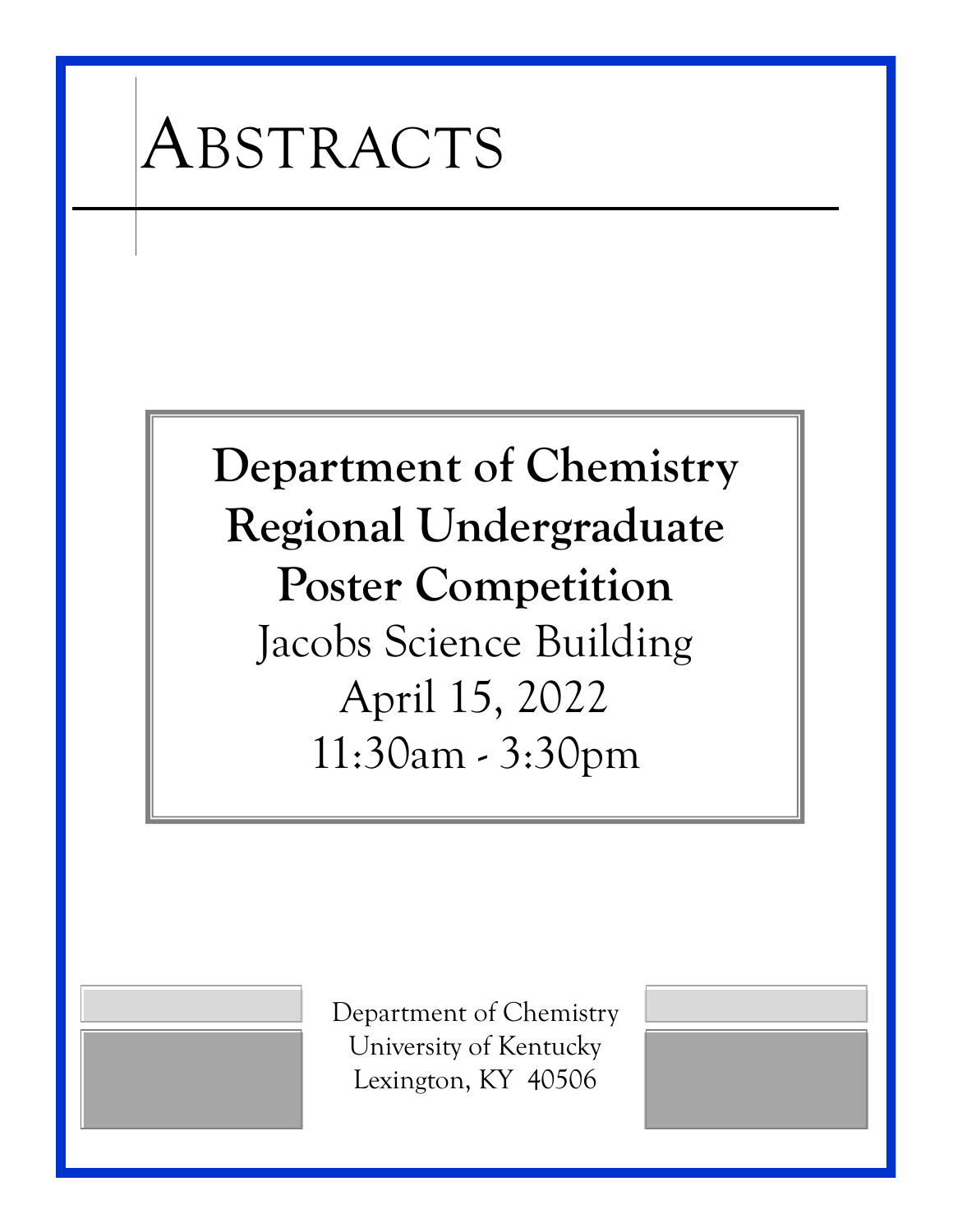# Author Index of Abstracts

| <b>Name</b>                      | Group* | $\frac{\#}{\#}$ | Name                 | Group* |
|----------------------------------|--------|-----------------|----------------------|--------|
| Darcy Adreon                     | A      | 18              | George Mendoza       | B      |
| Saif Ahmed                       | B      | 19              | Linda Omali          | A      |
| Mary Asante                      | A      | 20              | Niyati Pathak        | B      |
| Pedro Henrique Ayres<br>Galhardo | B      | 21              | Carleigh Phelon      | B      |
| Ahmed Ayyash                     | A      | 22              | Sarah Ponder         | B      |
|                                  |        | 23              | <b>Chloe Porter</b>  | A      |
| Christopher Basile               | A      | 24              | Libby Ratliff        | B      |
| <b>Eric Bias</b>                 | B      | 25              | Jessica Ray          | A      |
| Kelsey Blackford                 | A      | 26              | Jenna Rector         | B      |
| James Dawahare                   | B      | 27              | Hayden Schneider     | A      |
| Zoe Gallegos                     | A      | 28              | Abinithi Selvakumar  | B      |
| Samuel Golden                    | B      | 29              | <b>Hannah Snider</b> | A      |
| <b>Albert Gonzalez</b>           | A      | 30              | Enya Uchral          | B      |
| Devin Howe                       | B      | 31              | Aaliyah Winters      | A      |
| Leah Jacob                       | A      | 32              | Levi Wolff           | B      |
| Kyle Kmiec                       | B      | 33              | Joshua Zyzak         | A      |
| Amanda Medina                    | A      |                 |                      |        |
|                                  |        |                 |                      |        |

\*Group A presents from 12:00pm to 1:30pm. \*Group B presents from 1:30pm to 3:00pm.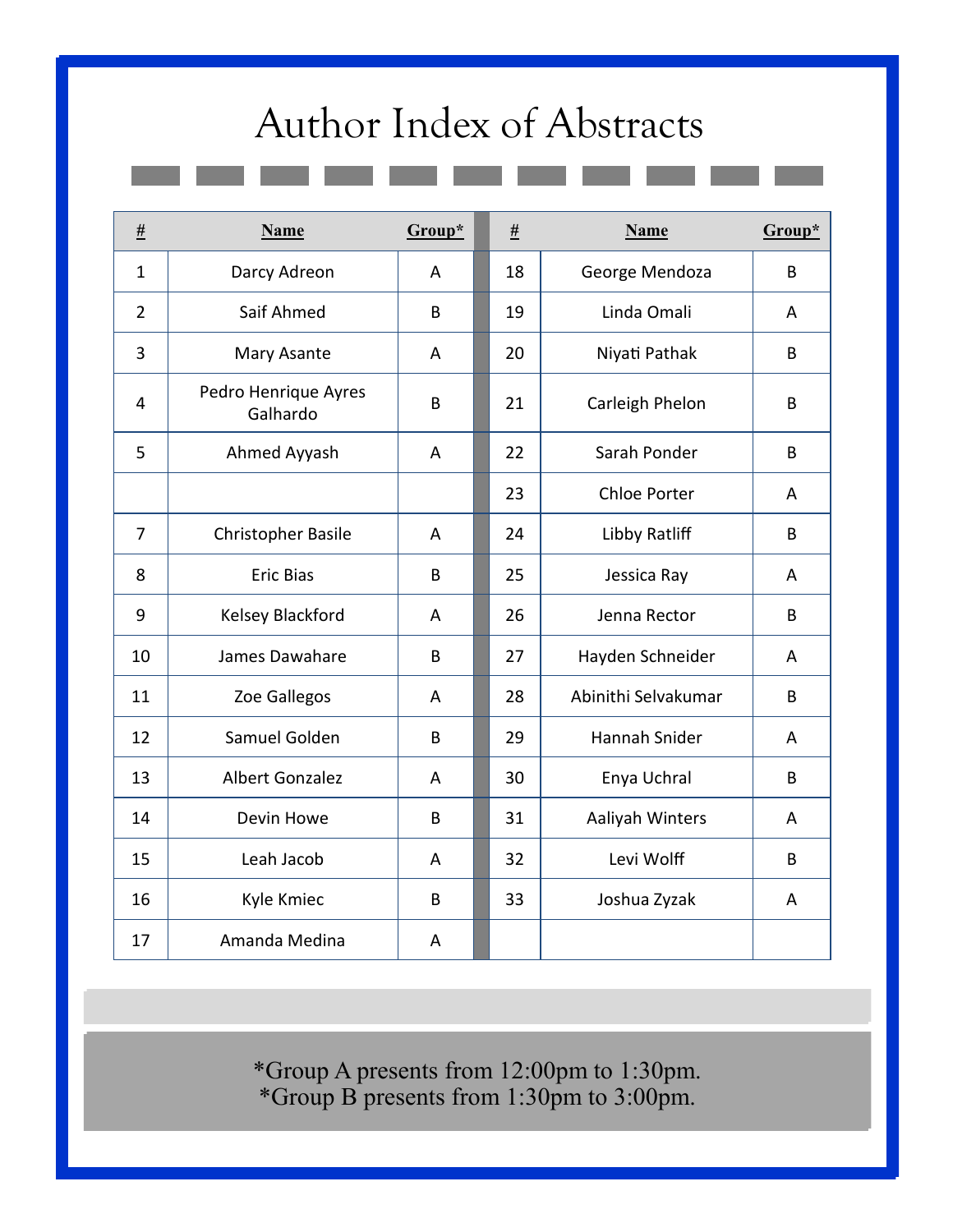### **USING ELISA ASSAYS TO UNDERSTAND HOW INSULIN-DEGRADING ENZYME GAINS ACCESS TO ITS SUBSTRATES**

**Darcy Adreon, Junior, Chemistry, University of Kentucky** David Rodgers, Molecular & Cellular Biochemistry, University of Kentucky

#### **Abstract:**

Insulin-degrading enzyme (IDE) is a peptidase that metabolizes signaling and other peptides including insulin and amyloid-β, making it a promising target for therapeutics. Of special interest is the mechanism by which IDE, an enzyme produced in the cytosol, encounters its substrates, which are typically taken up into endosomal compartments within the cell. It is hypothesized that IDE encounters its substrates by first localizing to endosomes through interactions with phosphatidylinositol phosphate (PIP) lipids contained within the membrane. The proposed mechanism of localization is via PIP head group interaction with a site near the surface of the enzyme located at the interface between the two halves of IDE, which has a clamshell-like overall architecture. Previous docking studies with portions of the PIP head group identified this site.

Research aims to test the proposed PIP interaction site and secondarily to determine affinity differences for different PIP lipids found in various cellular membranes. The interaction site is being tested by determining the effect of mutations in the site on binding to artificial membranes known as liposomes, which contain PIP lipids. Finding that mutations in the site decrease or abrogate binding to PIP-doped liposomes would provide strong support for it mediating the interaction with PIP lipid head groups. The binding of IDE to liposomes is measured using a sandwich enzyme-linked immunosorbent assay (ELISA), which allows the binding affinity to be determined in the form of a dissociation constant. Experimental results support the proposed binding site, with two variants, IDE <sup>Q129E,R824A,R892A,H885A</sup> and IDE <sup>Q129E,N821A,Y831A,H885A</sup>, showing almost no interaction with phosphatidylinositol 4,5-bisphosphate-doped liposomes. Early results with different PIP lipids show relatively minor affinity differences. In future work, IDE variants that lack PIP binding will be used to test the proposed mechanism of localization to endosomal compartments in cultured cells.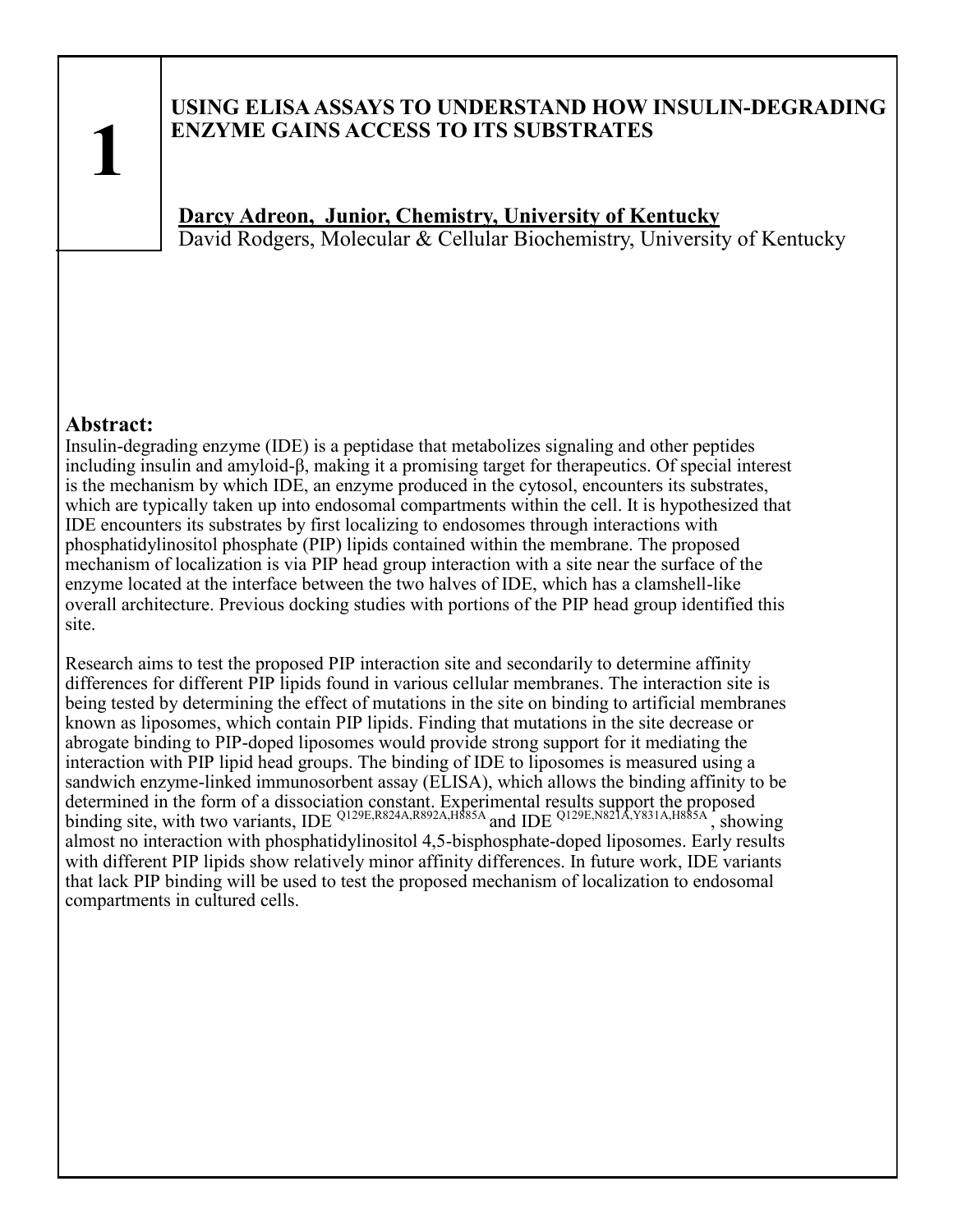# **MEASURING THE TEMPERATURE-DEPENDENT FLUORESCENCE OF RHODAMINE DYES AND INP-BASED QUANTUM DOTS**

# **Saif Ahmed, Junior, Chemistry, Transylvania University**

Alyssa Nguyen, Transylvania University Kyle Schnitzenbaum, Chemistry, Tansylvania University

#### **Abstract:**

The emission intensity of a fluorophore is closely linked to the temperature of its surroundings. The objective of this project was to measure the fluorescence of several dyes and quantum dots across a wide range of temperatures. Attention was primarily paid to the Rhodamine family of dyes (specifically Rhodamine B, 6G, and 101) and quantum dots that contained an InP core with either a ZnSe or ZnS shell. The dyes were dissolved in an ethylene glycol solvent while the quantum dots were suspended in octadecene. The absorption, fluorescence excitation, and fluorescence emission of these fluorophores were measured at regular intervals from 20° C to 140° C and then back down to 20°C. The results of this project demonstrate that the Rhodamine dyes exhibit thermal quenching to varying degrees depending on molecular structure. For all three dyes the quenching was found to be reversible upon cooling. This contrasts with the quantum dots, whose fluorescence intensity was permanently quenched due to an increase in temperature.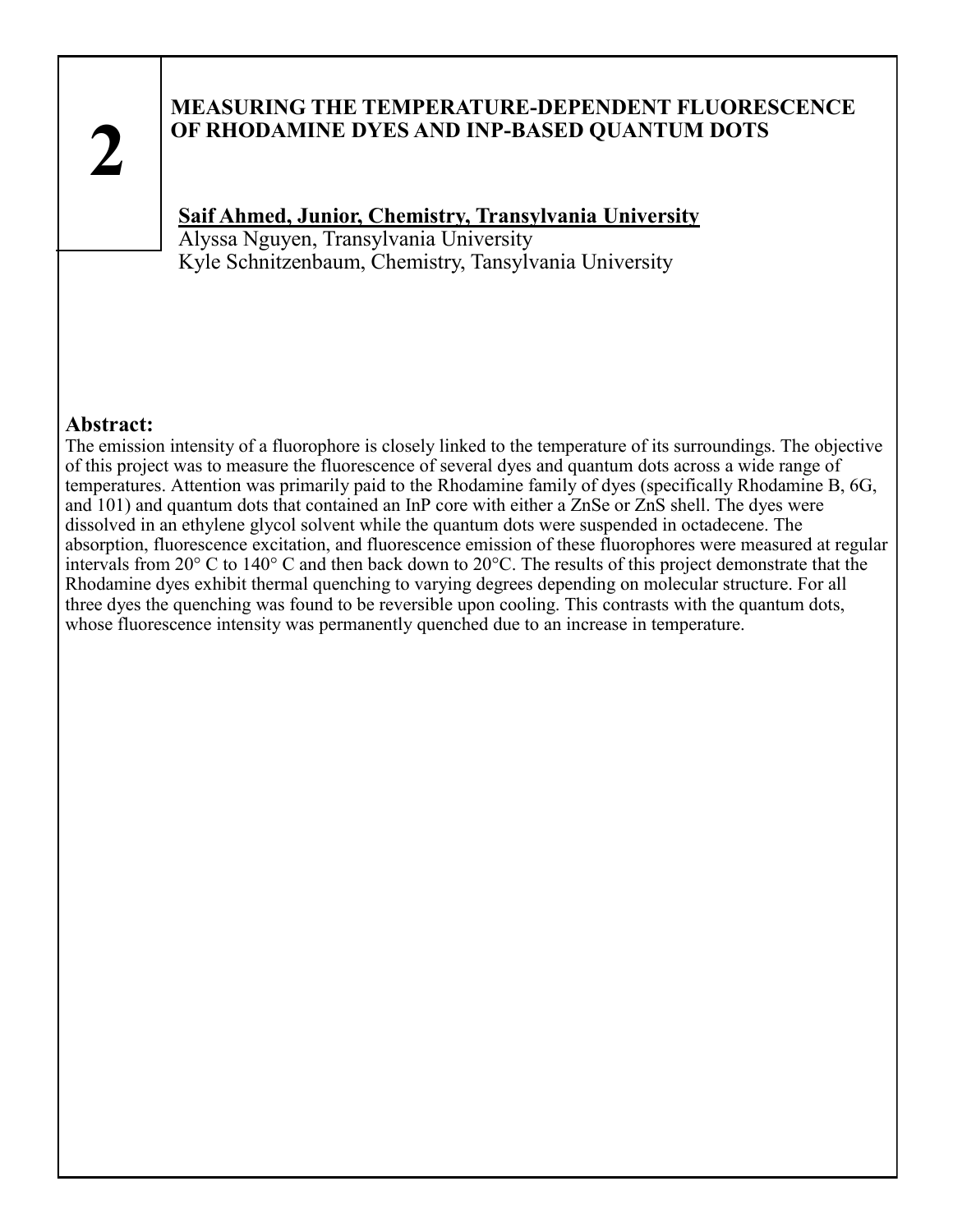# **OPTIMIZATION OF THE FERROZINE ASSAY TO DETERMINE FREE IRON IN SOLUTION**

**Mary Asante, Senior, Chemistry, Ball State University** Mary Konkle, Chemistry, Ball State University

#### **Abstract:**

The accumulation of free iron in biological systems can be very dangerous due to the Fenton chemistry that it catalyzes and then produces reactive oxygen species. Previous research showed that the diabetes drug target mitoNEET has a labile [2Fe-2S] cluster. The stability of the cluster of mitoNEET can be influenced by ligands, ligating residues, and the pH of the environment. Prior results from the Konkle laboratory showed that mitoNEET is reactive towards the cellular electrophiles 4-hydroxynonenal and 4-oxononenal which are produced from Fenton chemistry. The ferrozine essay is a spectrophotometric method of determining free iron ions in solution. In this work, the ferrozine assay was optimized to determine the cluster loss from mitoNEET. Additionally, addition of HNE and ONE were assayed to determine the impact of their modification of mitoNEET on its cluster stability. If modification of mitoNEET by HNE or ONE causes further release of iron, then a cycle of perpetuating oxidative stress would be established.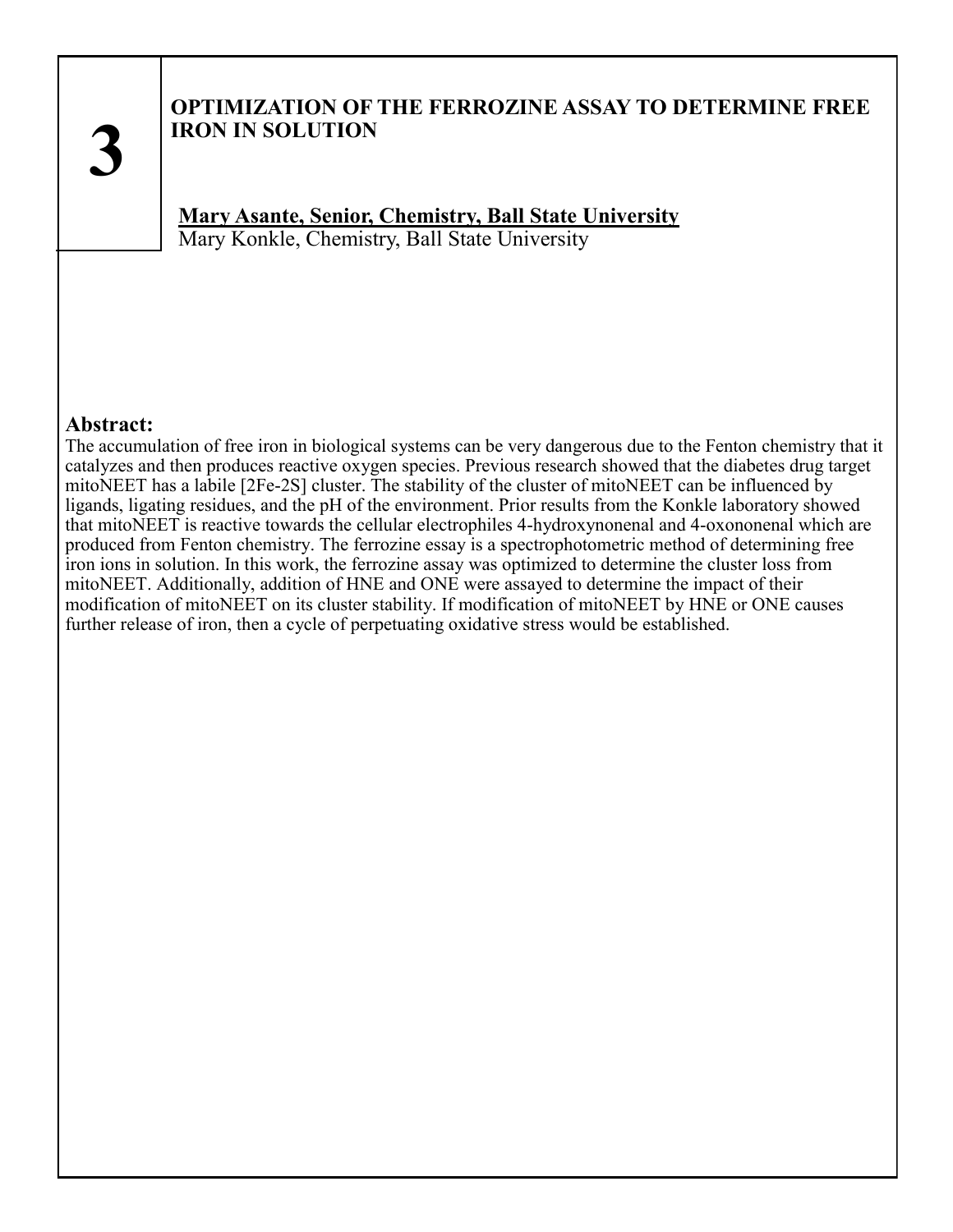# **SURFACE ENERGY PROFILING OF ADHESIN PROTEINS**

### **Pedro Henrique Ayres Galhardo, Senior, Chemistry & Biochemistry Lipscomb University**

Alexus Brown, Chemistry & Biochemistry, Lipscomb University

#### **Abstract:**

Common infections caused by microorganisms, such as urinary tract infections and blood infections, are often exacerbated by the formation of bacterial biofilm. Biofilms greatly increase the survivability, resistance, proliferation, and infectious character of harmful bacteria such as Escherichia coli (E.coli). Studies have shown that biofilm formation occurs in five stages and that the initial step, primary colonization, is the only form of reversible attachment, thus making it a prime candidate for intervention. As such, the purpose of this research is to better understand the thermodynamic nature of said reversible binding. This will be done by determining the Gibbs energy of attachment of E.coli adhesion proteins, FimH and PapG, and other pili proteins that play pivotal roles in the binding process, such as FimA and PapF. The Gibbs energy represents the spontaneity of the attachment process and through this determination, it is possible to formulate a surface energy postulate that predicts the interaction of different microorganism and substrate combinations. The determination method is simple and relatively inexpensive as it employs goniometric techniques. Ultimately, this research would allow for the design of affordable materials that are biofilm resistant, and lead to the reduction of pathogen proliferation.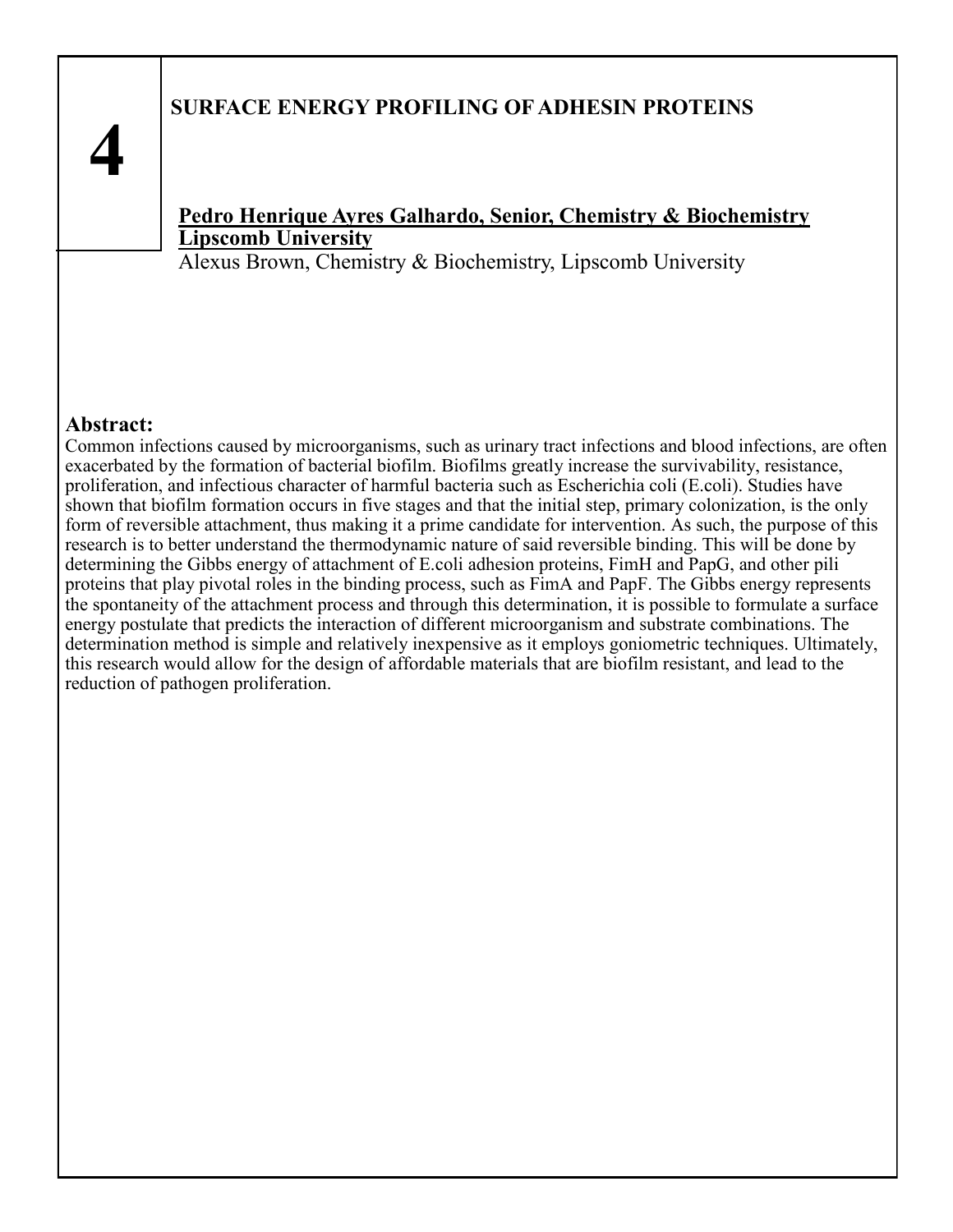### **IMPACT OF ANION EXCHANGE ON ORGANIC SEMICONDUCTING POLYMER FILMS**

**Ahmed Ayyash, Senior, Chemistry, University of Kentucky** Kenneth Graham, Chemistry, University of Kentucky

#### **Abstract:**

There has been a recent surge in the interest of organic semiconducting polymers (OSP) for their use in sensing, bioelectronics, flexible electronics, and organic electrochemical transistors. It is important to improve the doping processes of OSPs since this will allow for further understanding of how to effectively apply these materials in the before mentioned settings. OSPs possess a unique characteristic where their electrical properties can be tuned based on the counterions that are included in the doped films. An emerging technique of doping OSPs involves the method of ion exchange doping (IED). The process of IED involves the use of an initial dopant ion that is then exchanged with different counter anion, this process occurs spontaneously by adding a large excess of an electrolyte solution that contains the desired counter ion. If this process is performed efficiently, then only the electrolyte counter ion should remain in the film. This research project will focus on the ion exchange efficiency of various polymers by initially doping the polymer films with FeCl3 then exchanging the Cl- ions with the following counter ions: bis (trifluoromethanesulfonyl)imide (TFSI-), Tetrafluoroborate (BF4-), 3,5-bis(trifluoromethyl)phenyl borate (BArF). The effect of the counter ions on the polymer films was determined by testing the Seebeck coefficients, sheet resistance, and UV-Vis absorbance of the films. From this study it was found that the films reach their doping capacity within  $30 - 60$ seconds of exposure to the dopant solution which was confirmed by the similar Seebeck coefficients and Sheet resistance measurements of the films that were exposed for 30 and 300 seconds. All of the films have shown similar Seebeck coefficients and sheet resistance values regardless of the time of exposure.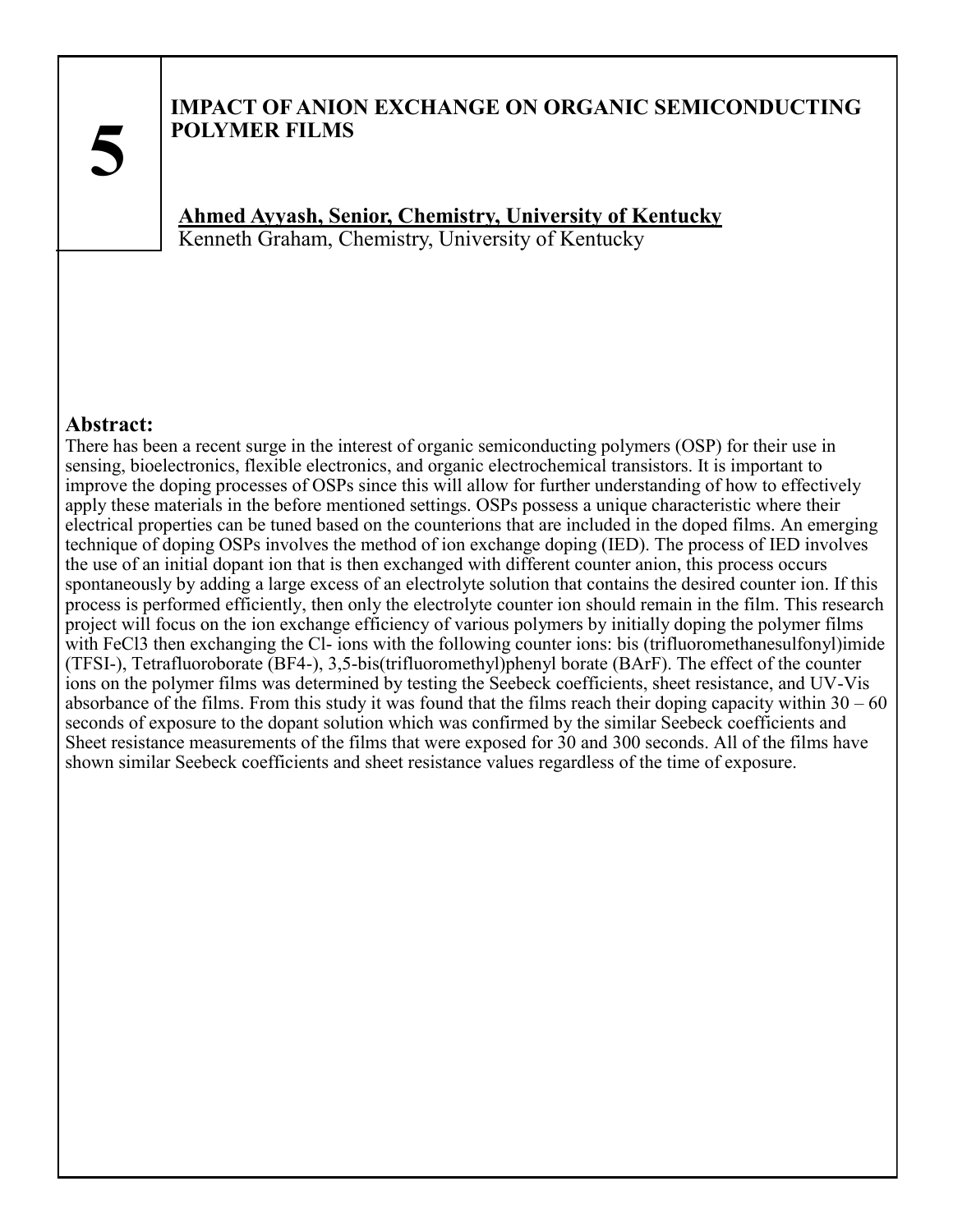### **CHARACTERIZATION OF PROTEIN NECESSARY FOR THE SURVIVAL OF A. BAUMANNII IN LOW-ZN CONDITIONS**

# **Christopher Basile, Senior, Chemistry, Indiana University**

Sambuddha Sen, Chemistry, Indiana University David Giedroc, Chemistry, Indiana University

#### **Abstract:**

Transition metal ions are important cofactors in countless proteins necessary for cellular function. Because of this importance, transition metals such as zinc are frequently sequestered by hosts in response to bacterial infections in a process termed nutritional immunity. Study of Acinetobacter baumannii, a common hospitalacquired antibiotic-resistant pathogen, under conditions of Zn starvation revealed the gene A1S\_0780 was absolutely necessary for survival. This gene encodes a homolog of the eukaryotic protein Cfd1, which is involved in the maturation of proteins with Fe/S clusters. This study sought to characterize this bacterial Cfd1 and elucidate its role in the response to Zn starvation. Cfd1 was unable to compete with the indicator Mag-Fura-2, suggesting the protein does not directly bind Zn ions. The protein was found to have both ATPase activity and the ability to transfer Fe/S clusters to other proteins, suggesting it has similar function to the eukaryotic protein. Site-directed mutagenesis was used to develop mutants of Cfd1. A lysine residue in a deviant Walker A motif was found to play an important role in its ATPase activity, and a mutation of two cysteine residues in a CXXC motif was found to eliminate the ability to bind Fe/S clusters. It is thought that the protein assists in the development of another protein that is impacted by Zn starvation. Future studies will probe the interaction between Cfd1 and the NuoF subunit of respiratory complex I, which possesses both Fe/S clusters and flavins which may be impacted by a low Zn environment. Cfd1's importance to the survival of A. baumannii suggests it may be an important target for treatment.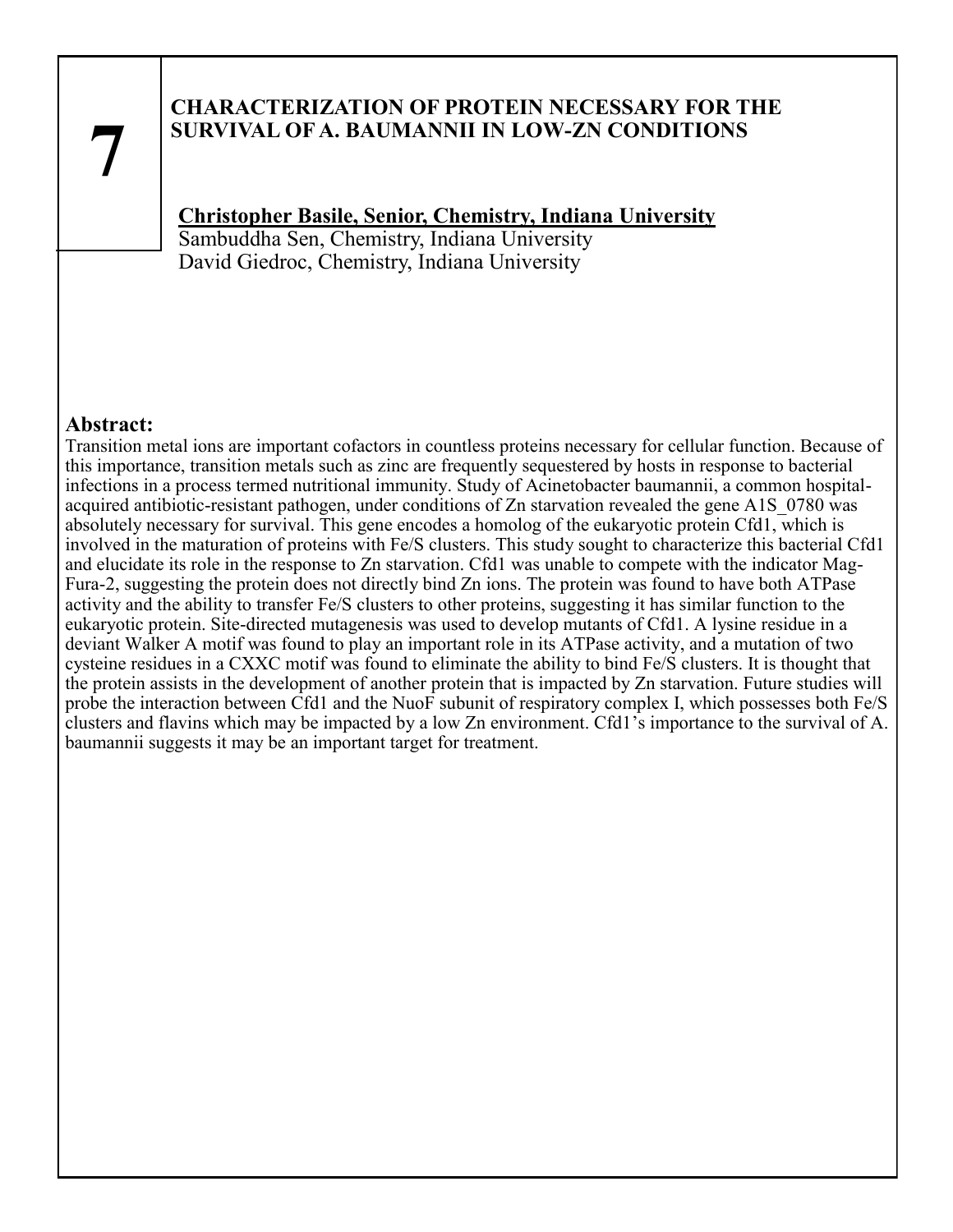

# **SYNTHESIS OF HYBRID ORGANIC-INORGANIC COMPOUNDS FOR POTENTIAL USE IN ORGANIC LIGHT-EMITTING DIODES (OLEDS)**

**Eric Bias, Senior, Chemistry, University of Kentucky** Aron Huckaba, Chemistry, University of Kentucky

#### **Abstract:**

Organic light-emitting diodes (OLED) are growing increasingly present in our technological devices from the cellphones in our pockets to television screens in our homes. One of the key components of an OLED is the charge transport materials, which facilitates the transfer of charges from the device's metal electrodes to or from the light-emitting material. Current device efficiencies are hampered by the low charge conductivity of state-of-the-art charge transport materials. Therefore, this project is primarily concerned with making novel materials that can transport charges more efficiently. Our approach to synthesizing these materials is to utilize hybrid organic-inorganic materials, which have an organic cation and an inorganic anion that crystallize in a controlled manner. The plan for this project is to 1. synthesize several different organic cations and 2. combine them with different inorganic anions and then 3. measure how well the materials conduct electric charges. Progress towards these three goals will be discussed in this poster.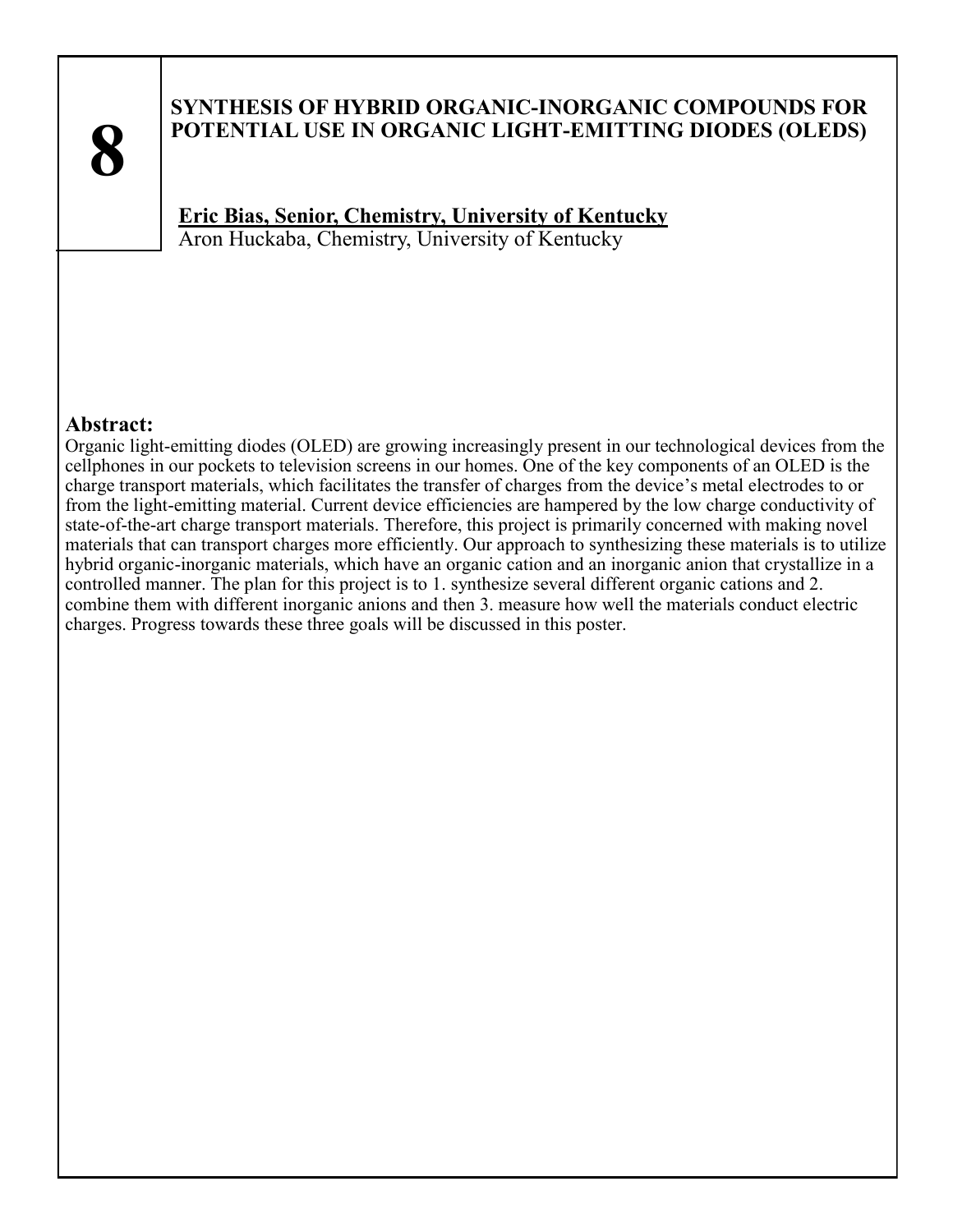### **INKJET PRINTING AG ELECTRODES TOWARDS ELECTROCHEMICAL SENSORS**

**Kelsey Blackford, Senior, Chemistry, University of Kentucky** Aron Huckaba, Chemistry, University of Kentucky

#### **Abstract:**

Printed circuits prove to be important and extremely beneficial to the world today. They are desirable due to their potential cost effectiveness and compatibility with flexible substrates. The initial aim of this research was to create an affordable, yet reliable sensor for selective drug detection. It was important that this sensor was able to maintain its accuracy with a relatively small amount of sample present, and so an inkjet printing strategy was chosen, since inkjet printing can reproducibly produce high resolution patterns. A small molecule silver precursor-based ink was synthesized, and rheological data (density, viscosity, and surface tension) measured. Polyester (PET) proved to be the best substrate for the ink to be printed onto after initial printing trials on paper, glass, and PET. Through intense UV flash photo curing, the dried, resistive Ag films were converted to conductive films (<2 Ohms resistance). A three-electrode pattern was designed and reproducibly printed on PET, to be used as working electrode, counter electrode, and reference electrode. A potentiostat was used to test durability of the electrodes in solution over time. Multiple layers of ink followed by photocuring proved to create the most durable electrode over time.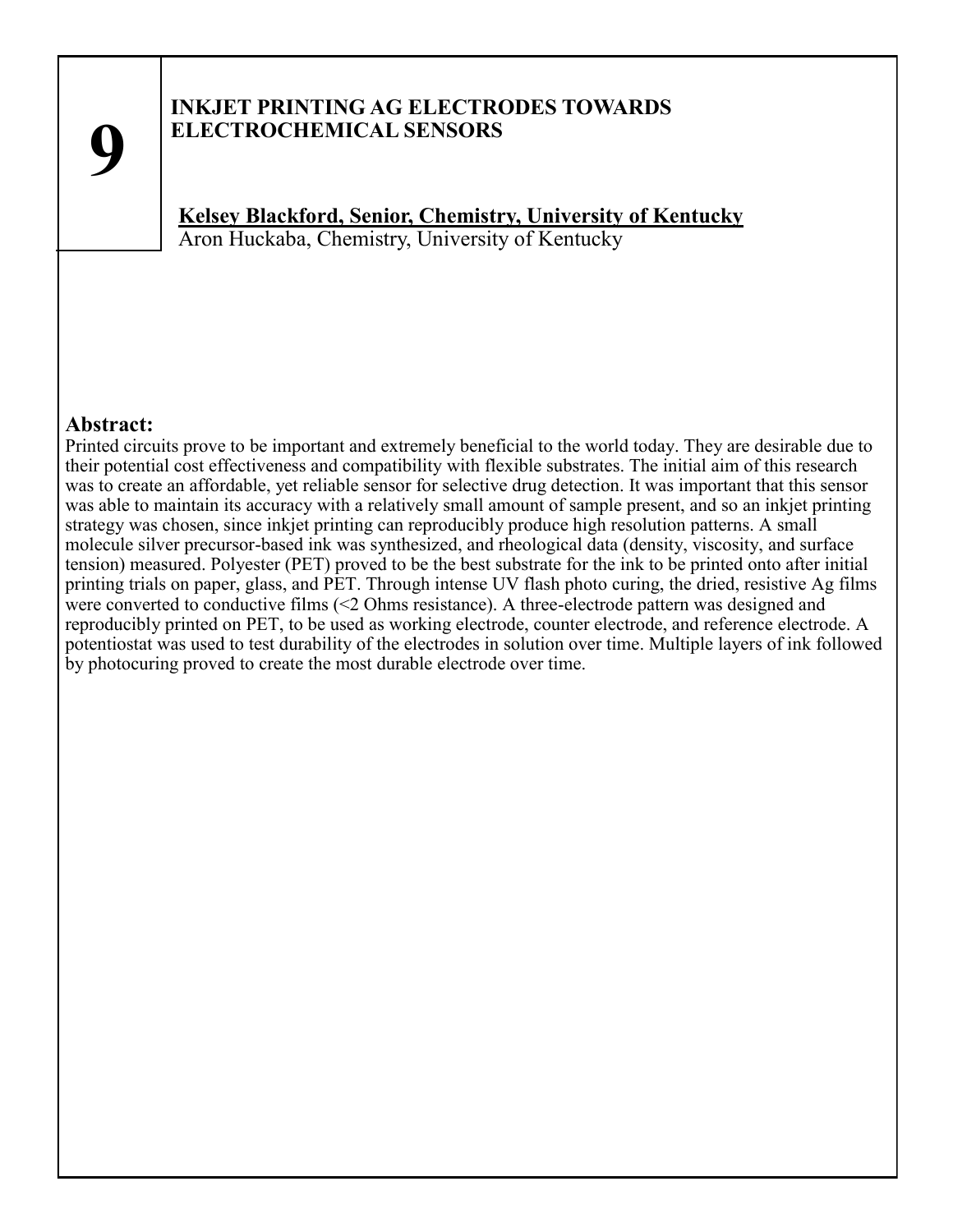# **SYNTHESIS AND CHARACTERIZATION OF STABLE GOLD (III) DITHIOCARBAMATE COMPLEXES**

# **James Dawahare, Junior, Chemistry, University of Kentucky**

Samuel Awuah, Chemistry, University of Kentucky Adedamola Arojojoye, Chemistry, University of Kentucky

#### **Abstract:**

Mitochondrial respiration is a viable therapeutic target that is relatively unexplored in anti-cancer drug discovery and development. Recent studies into the mode of action of organogold (III) complexes have pointed to selective disruption of mitochondria in cancer cells. Here, we detail the synthesis, characterization, and biological activity of two neutral [C^C]-cyclometalated gold (III) complexes bearing dithiocarbamate ligands. Cell viability studies of the two complexes show moderate potency (about 100 µM) within the cancer cell lines (BT-333, H460, MDA-MB-231 and MDA-MB-468) studied. This work demonstrates a unique scaffold for a new generation of neutral gold(III) complexes with applications in drug discovery, catalysis, and organic electronics. Further studies into the stability, redox potential, expanded structure-activity relationship studies (SAR), mechanism of action, and functional studies in cancer cells are planned.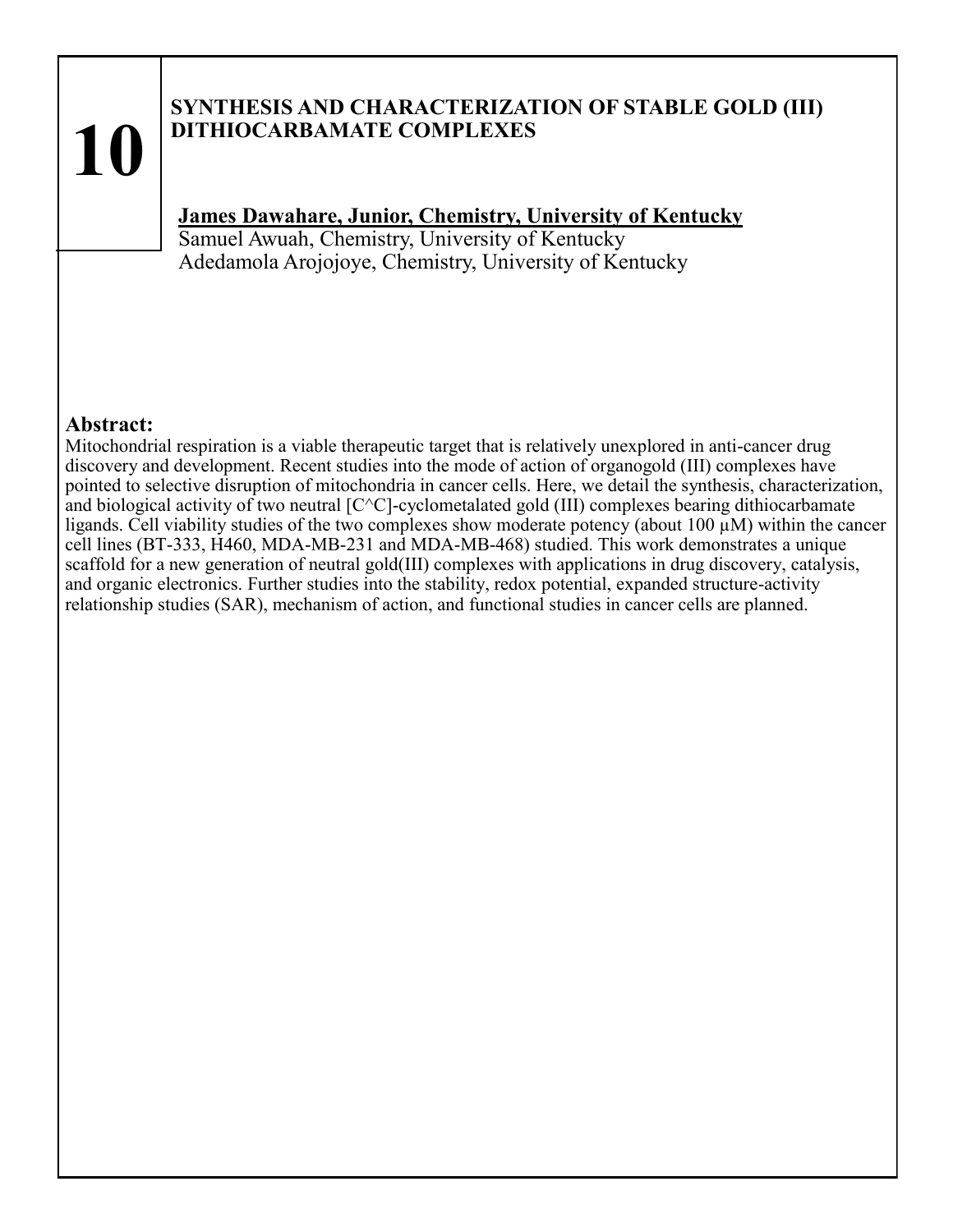# **CHARACTERIZATION OF THERMOGELS FOR MITOCHONDRIA DELIVERY**

# **Zoe Gallegos, Junior, Chemistry, University of Kentucky**

Jason DeRouchey, Chemistry, University of Kentucky Thomas Dziubla, Chemical Engineering, University of Kentucky Ammar Jamie Amhed, Chemical Engineering, University of Kentucky

#### **Abstract:**

Following a spinal cord injury, a secondary series of biochemical events occur, enhancing the damage following the initial injury. Though there are numerous processes that lead to this secondary injury cascade, mitochondrial function plays a major initiating role in many of these processes. There has been promising data showing that transplanting healthy, viable mitochondria into the injury site can improve cellular bioenergetics, and therefore, prevent this secondary damage from occurring; however, the challenge arises in being able to actually deliver the mitochondria. This research focuses on characterizing an erodible thermogel system that delivers mitochondria to evaluate the phase behavior and assess level of control over the gel. The optical density evidence showed that methylcellulose (MC) is the driving factor in the phase transition, with pure MC progressively precipitating at lower temperatures as its concentration increased. Though temperature had no effect on the optical density of hyaluronic acid (HA), studies with mixed concentrations of HA and MC showed that as HA concentration increased, the precipitation temperature decreased, thus emphasizing HAMC's ability to provide a valuable mitochondrial delivery system.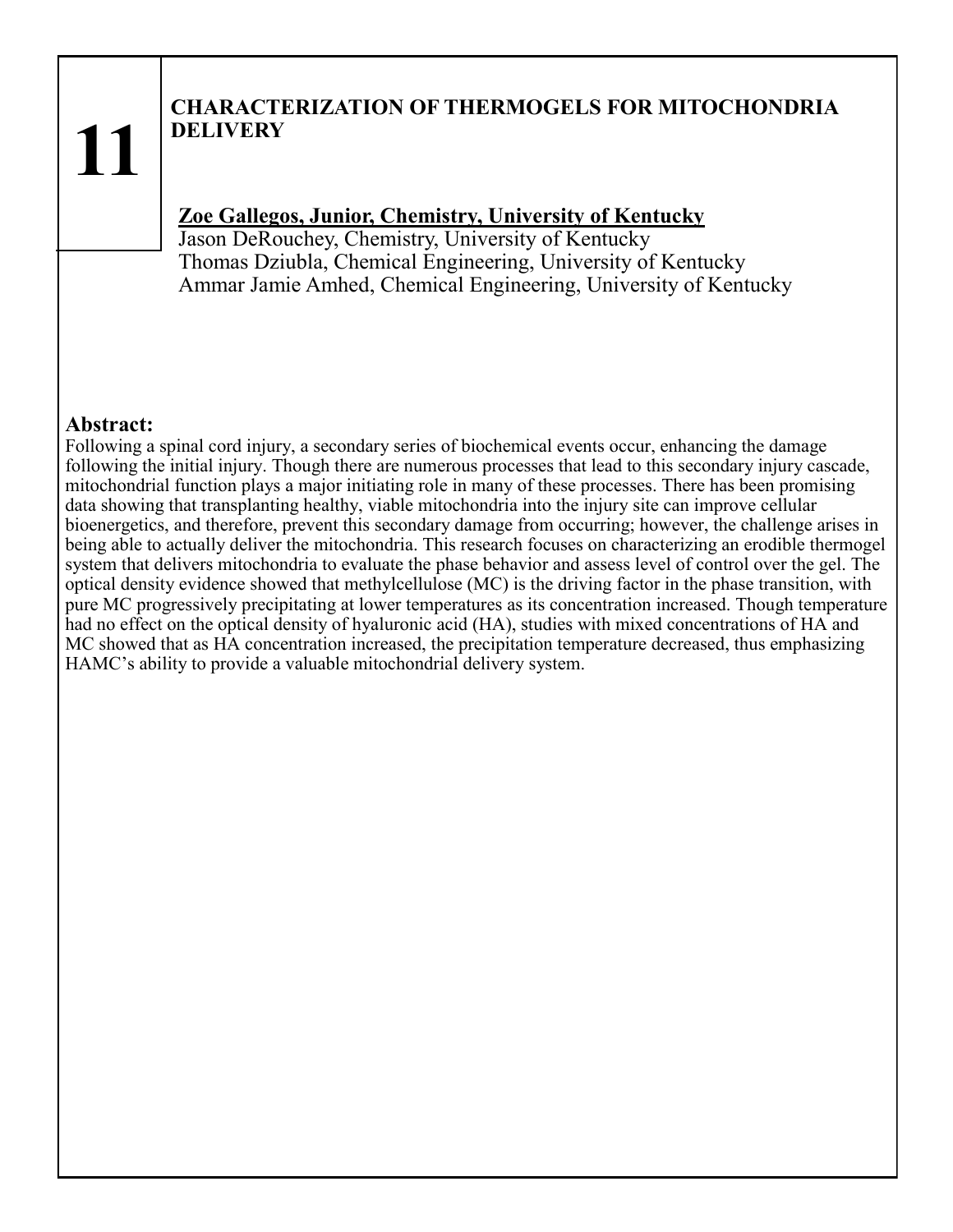# **CHEMICAL RECYCLING OF POLYETHYLENE TEREPHTHALATE (PET) VIA MICROWAVE-ASSISTED DEPOLYMERIZATION**

# **Samuel Golden, Senior, Chemistry, University of the Cumberlands**

Sean Kennedy, Chemistry, University of the Cumberlands Julie Tan, Chemistry, University of the Cumberlands

#### **Abstract:**

Plastic waste pollution has become a major environmental challenge. Around 300 million tons of plastic waste are generated globally each year, and polyethylene terephthalate (PET) is among the most used plastic in modern society. Chemical recycling of plastics to its original feedstock is a useful strategy in dealing with plastic pollution in the environment. In this context, we herein describe a facile and efficient method for depolymerizing PET into terephthalic acid (TPA). Using PET single-use soft drink bottle waste, the depolymerization was performed via base hydrolysis under microwave irradiation using a domestic microwave oven. The depolymerized product, TPA, was obtained in sufficiently high yield. This result illustrates the importance of the microwave-assisted technique as a promising recycling method for plastic bottles made from PET, which resulted in TPA feedstock recovery. This method of depolymerization of PET can be accomplished in a typical lab period in the undergraduate organic chemistry laboratory and it is particularly fitting when it is related to the ester hydrolysis topic in the organic lecture.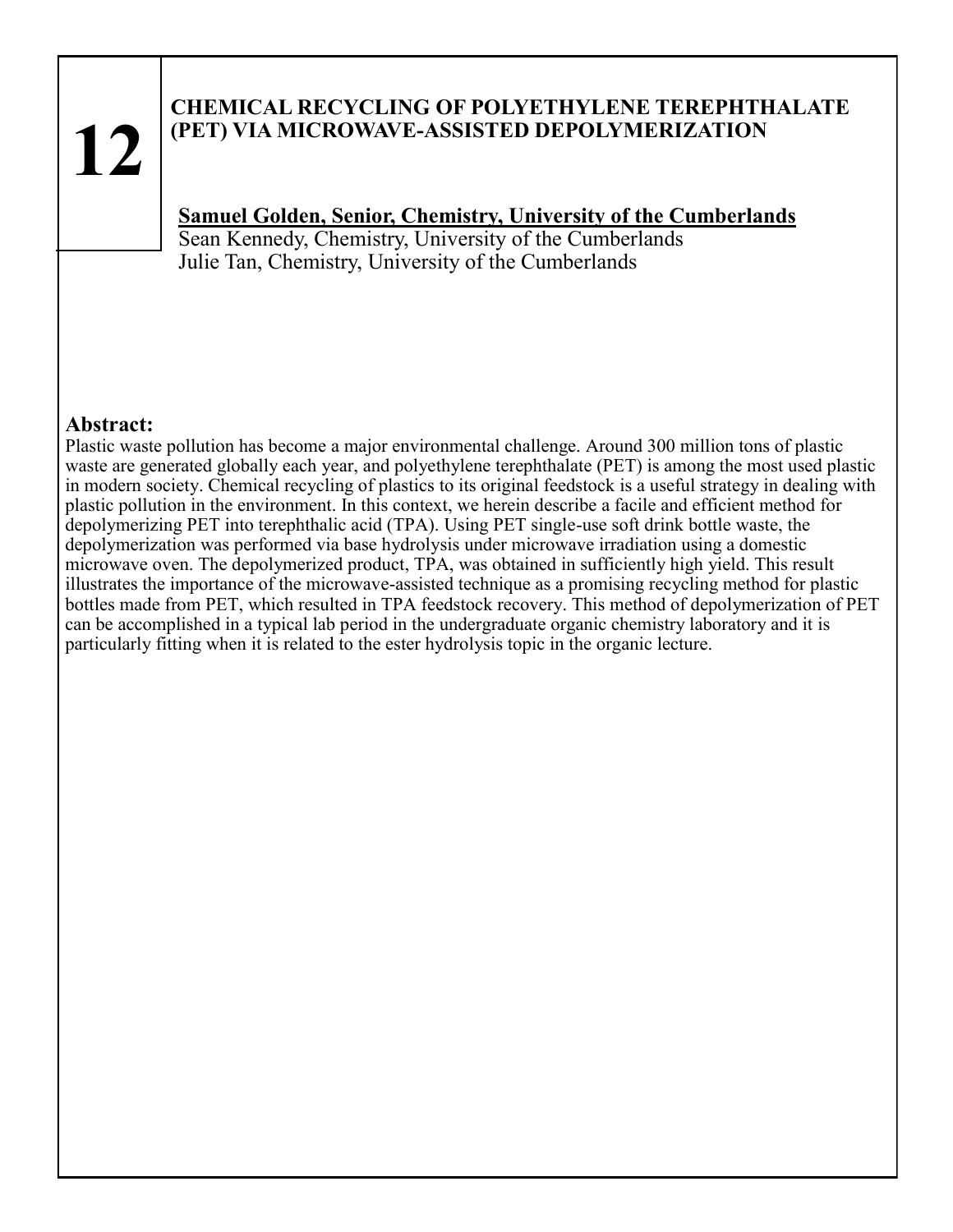# **CU2O/BIOBR HETEROSTRUCTURES FOR PHOTOCATALYTIC DEGRADATION OF EMERGING ORGANIC CONTAMINANTS**

# **Albert Gonzalez, Sophomore. Chemistry, Ball State University**

Elsayed Zahran, Chemistry, Ball State University Abelline Fionah, Chemistry, University of Kentucky

#### **Abstract:**

Emerging organic contaminants have recently been recognized as a threat to human health and the ecosystem. In this poster, we introduce a method to prepare controlled heterostructures of Cu2O/BiOBr via a lowtemperature hydrothermal procedure. The size, composition, morphology, and structure of the material were characterized by electron microscopy, energy dispersive spectroscopy, x-ray diffraction, x-ray photoelectron spectroscopy, BET surface area, and diffuse reflectance spectroscopy. The activity of the Cu2O/BiOBr photocatalyst was evaluated in the degradation of rhodamine B and methyl orange organic dyes. Tuning the composition of the heterostructures led to significant improvement in the photocatalytic degradation of both cationic and anionic organic contaminates. The photocatalyst demonstrated substantial activity in the degradation of methyl orange by a combined effect of adsorption in dark and photocatalysis. The mechanism of the methyl orange degradation was investigated in dark and under light irradiation by using radical scavengers. The multicomponent Cu2O/BiOBr photocatalyst demonstrated rapid mineralization of glyphosate, a widely used herbicide that has shown adverse effects on human health.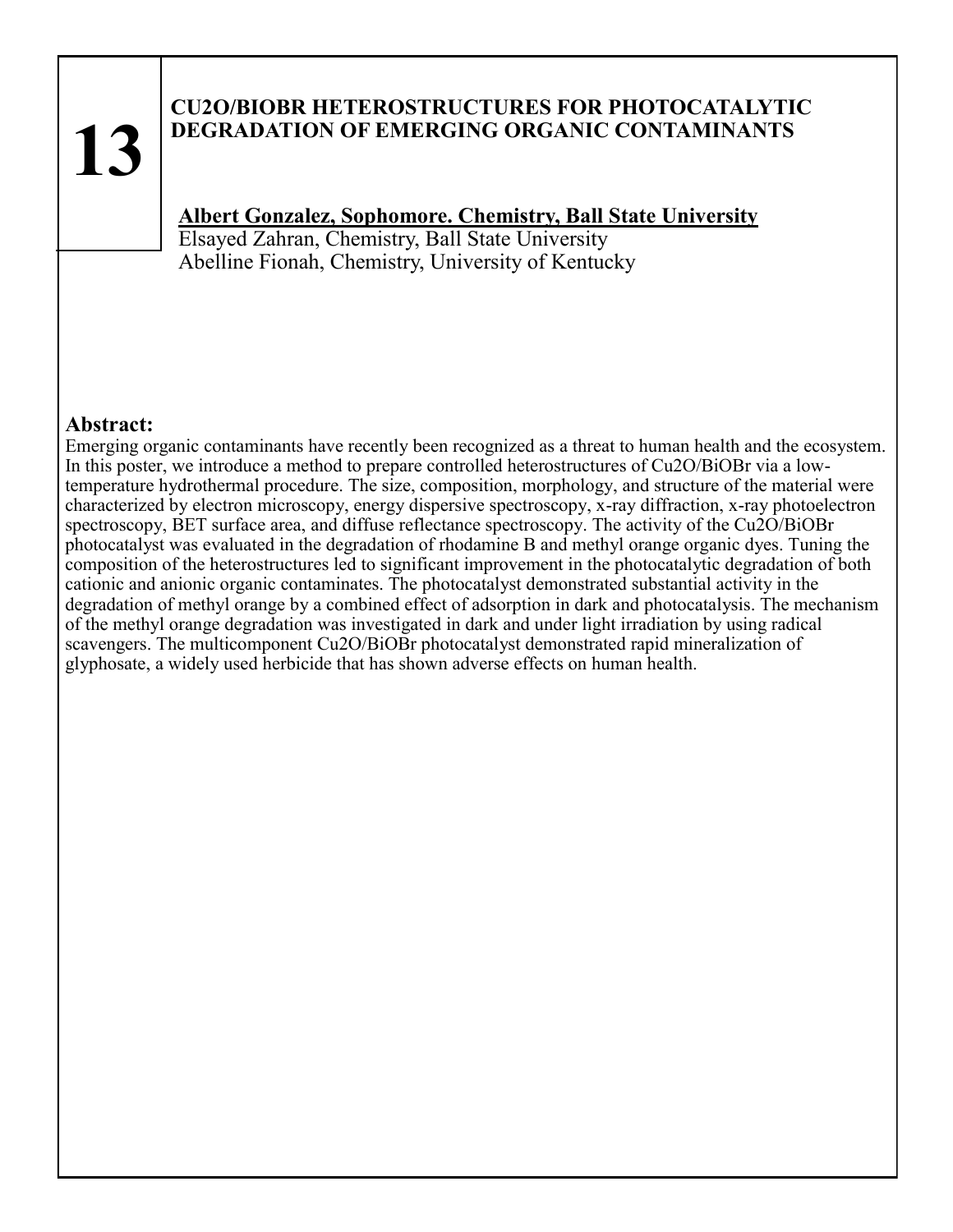## **EFFECT OF ENVIRONMENT ON ANION-PI INTERACTIONS BETWEEN PARA-SUBSTITUTED BENZOQUINONE PI-ACCEPTORS AND HALIDE ANIONS**

# **Devin Howe, Senior, Chemistry, Ball State University**

Josh Wilson, Chemistry, Ball State University Sergiy Rosokha, Chemistry, Ball State University

#### **Abstract:**

The formation of anion-pi bonding complexes between para-substituted benzoquinone pi-acceptors and halide anions had been observed quantitatively and evaluated qualitatively using UV-Vis spectroscopy. This allowed us to analyze how solvent polarities and the presence of ionic salts (varied ionic environment) affect complex formation. From the absorption data collected from UV-Vis spectroscopy, computational methods were applied to calculate formation constants, K. For low ionic strength, K was larger for complex formation in dichloromethane solvent than in the more polar acetonitrile solvent. Interaction energies ( $\Delta E$ ) obtained by quantum mechanical computations were also decreased with the more polar solvents. For high ionic strength, K was smaller for complex formation in dichloromethane when compared to acetonitrile. These were assigned to competing complex formation between pi-acceptors and anions from the supporting electrolytes added to adjust ionic strength. This study shows that solvent polarity and ionic environments should be considered for analysis of the strength of anion-pi interactions and its applications.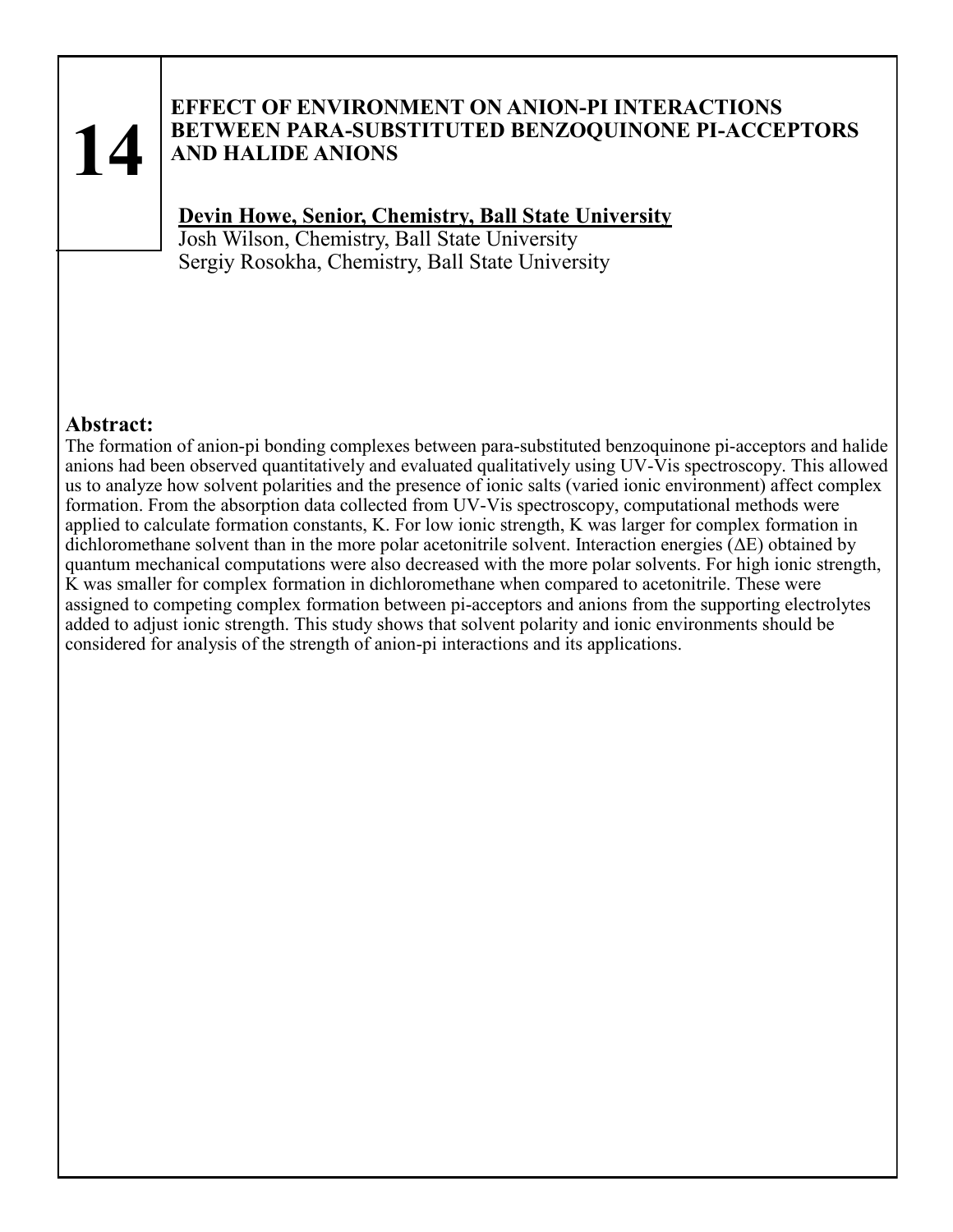# **IDENTIFYING MAJOR SURFACE ATTACHMENT PROTEINS THAT AFFECT EX VIVO STAPHYLOCOCCAL BIOFILM FORMATION**

# **Leah Jacob, Freshman, Chemistry, Lipscomb University**

Leah Jacob, Biochemistry, Lipscomb University Shivani Patel, Biology, Lipscomb University

#### **Abstract:**

Present in epidermal tissues and parts of the upper respiratory tract, Staphylococcus epidermidis and Staphylococcus aureus are commonly found gram-positive bacteria in the human microbiota and are one of the leading causes of infection in the medical setting. From our research, we were able to identify a cna protein and two major families of surface attachment proteins: Sdr and AtI. Abiotic adhesin proteins, such as AtI proteins, are most applicable to this study. Through thermodynamic and kinetic analyses, characterization of AtI proteins' attachment mechanisms can enable us to design specific surfaces to decrease primary colonization and the resulting biofilm formation of said bacteria, thereby disrupting their infectious nature. The abiotic adhesin proteins are experimentally characterized in order to calculate relevant Gibbs energies which can be used to customize the surface chemistry of the abiotic surface to induce a non-spontaneous interaction and deter the bacteria from establishing biofilms on the surface. In this poster, we will present a study of the proteins that will be most meaningful for inhibiting Staphylococcal biofilm formation on abiotic, ex vivo surfaces.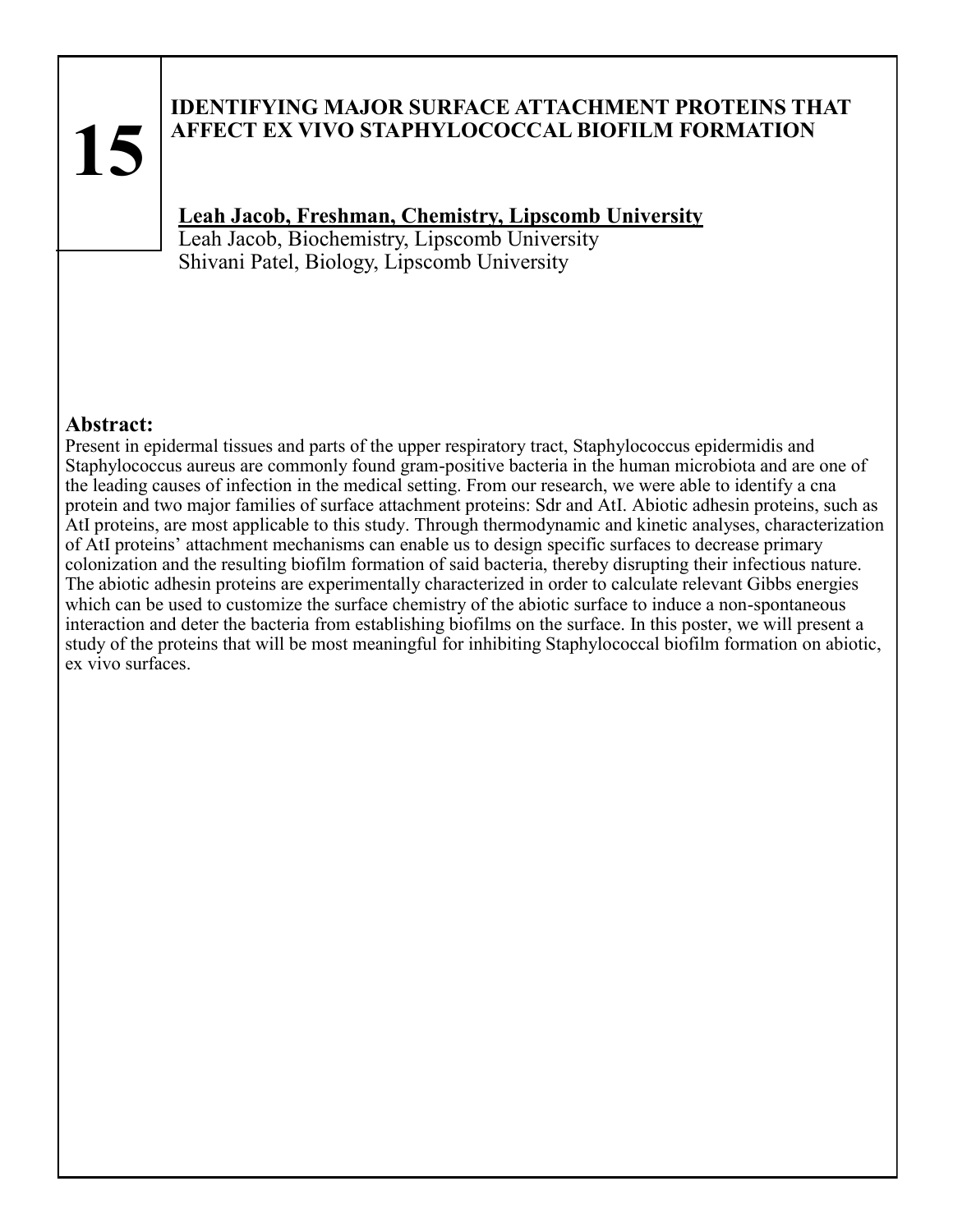## **YEAST FERMENTATION OF EXOGENOUS FATTY ACIDS FOR ESTER PRODUCTION ANALYZED BY GC-MS**

**Kyle Kmiec, Senior, Chemistry, University of Kentucky** Bert Lynn, Chemistry, University of Kentucky

#### **Abstract:**

Esters are an important source of flavor in distilled spirits. Unfortunately, there are many myths and legends about the origins of esters in spirit production. In this work, we attempt to shed some light on yeast derived esters and how these esters can be tuned for a particular flavor expression. With the addition of unnatural fatty acids (such as undecanoic acid) into a fermentation cycle, the propagation of fatty acid esters can be altered. Using GC-MS, we determined the normal distribution of fatty acid esters of a standard fermentation and compared this data to the experimental fermentations. Through this comparison we can see that adding in an excess amount of undecanoic acid leads to ethyl undecanoate dominated yeast ester production, and the yeast failed to produce the normal spread of fatty acid esters in a fermentation. By adding in a small amount of the undecanoic acid instead of an excess amount, the ethyl undecanoate can be seen but much less prominent along with other natural esters. Therefore, if a fatty acid is added into the fermentation, the yeast will use up that fatty acid first before producing other natural fatty acid esters that are commonly seen in a distilled spirit.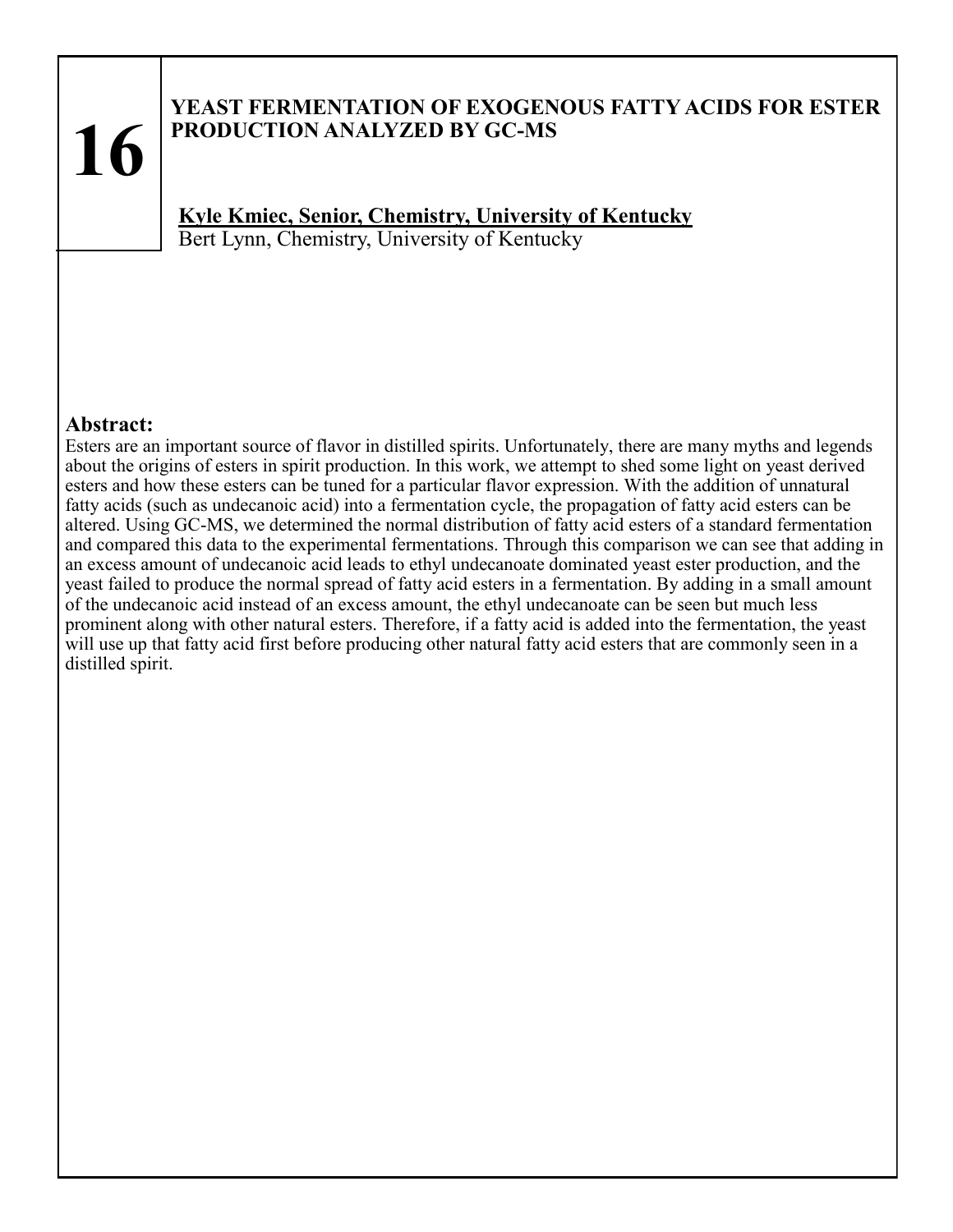### **CREATION OF CIS AND TRANS ISOMERS FOR 1,3-DIPOLAR CYCLOADDITION AND THE PRODUCTION OF STEREOSPECIFIC DIAMINES**

**Amanda Medina, Junior, Chemistry, University of Kentucky** Robert Grossman, Chemistry, University of Kentucky

#### **Abstract:**

The goal of this project is to see whether cis and trans isomers retain stereochemistry after 1,3-dipolar cycloaddition of the alkene and azide, and then subsequent alkylation and reduction using Raney nickel to the diamine. The starting molecule used was diethyl malonate for both the cis and trans isomers. Deprotonation and addition of an alkyne was done for the cis isomer. The trans isomer was subjected to crotyl chloride and the alkene was added. The cis isomer pathway had the alkyne reduced to the alkene via the Lindlar catalyst to ensure that the cis isomer was created. Both isomers were subjected to deprotonation and alkylation with 1,2 dibromoethane. After alkylation, both isomers were then subjected to azide, which replaced the bromine. Cycloaddition was attempted on the trans isomer in methanol, acetone, and toluene, with little to no formation of the desired product and a lot of decomposition.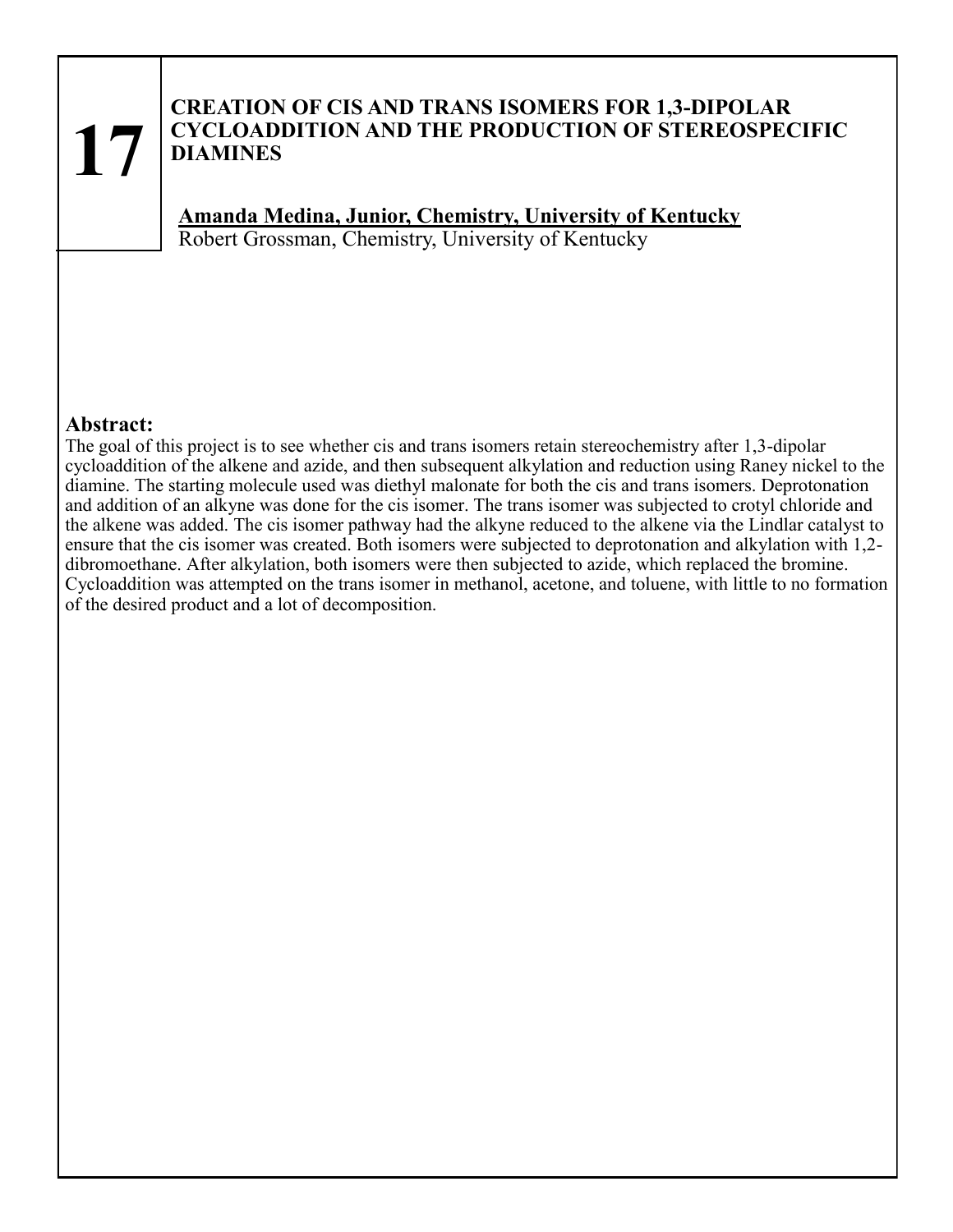# **CHARACTERIZING MITONEET AS A TRANSAMINASE ENZYME**

**George Mendoza, Junior, Chemistry, University of Kentucky** Mary Konkle, Chemistry, Ball State University

#### **Abstract:**

**18**

MitoNEET is a [2Fe-2S]-cluster containing protein that is a drug target for type-2 diabetes, but the biological function of MitoNEET remains unclear. MitoNEET is a homodimer, and each monomer contains one cluster ligated by 3 cysteine (Cys 72,74, and 83) and 1 histidine (His87) residues. His87 is in a hydrogen bonding network with Lys55 of the other monomer. This creates a small 3-dimensional space lined with reactive residues. Our hypothesis is that this area is an enzyme active site and that MitoNEET functions as an enzymatic transaminase. Using spectroscopy and proteomic analysis, we determined that the coenzyme necessary for transamination, pyridoxal phosphate (PLP), binds selectively to Lys55 to form the internal aldimine. To accomplish a transamination, the two substrates need to be an amino acid (cysteine) and an  $\alpha$ ketoacid (pyruvate,  $\alpha$ -ketoglutarate, and oxaloacetate). Upon addition of cysteine, the absorbance at  $\lambda = 410$ nm decrease and the absorbance at  $\lambda$  =330 nm increased, with an isosbestic point of  $\lambda$ = 350 nm. This indicated the formation of the external aldimine. When the a-ketoacid pyruvate and a-ketoglutarate were added in the presence of cysteine, the  $\lambda = 330$  nm failed to increase over time. This lack of an emerging  $\lambda = 330$ nm signal indicates that pyruvate and α-ketoglutarate complete the ping-pong catalytic cycle. The same was not true for oxaloacetate. The hypothetical products of this transamination done by MitoNEET are 2 mercaptopyruvate and either alanine or glutamate, depending on the α-ketoacid used. These results open a whole new area of enzymology and drug development for molecules that target MitoNEET.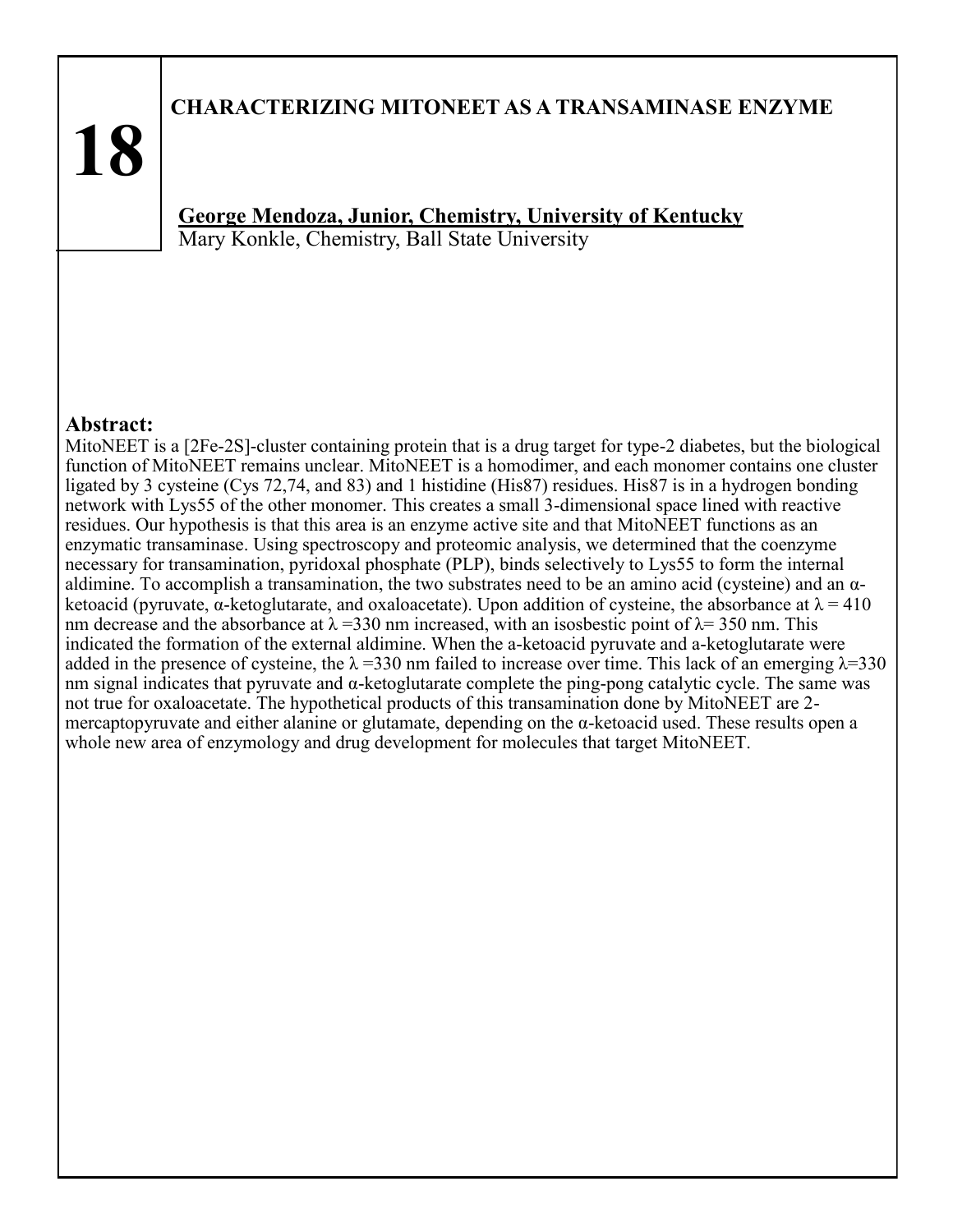# **EFFECTS OF LYSOSOMAL RUPTURE ON PLATELET FUNCTION**

**Linda Omali, Junior, Chemistry, University of Kentucky** Sidney Whiteheart, Molecular & Cellular Biochemistry, University of Kentucky

#### **Abstract:**

Platelets are critical cell fragments most known for their role in clot formation to stop bleeding. However, they do just more than that. Platelets can endocytose - or uptake - various substances including viruses, bacterial fragments, polystyrene beads, and even soot from diesel exhaust. This then has the chance to activate said platelets. Platelets have a series of organelles in the endocytic pathway (endosomal-lysosomal system) where various cargo molecules are internalized, recycled, and modulated. Through this system, materials can be trafficked to acidic environments where they can then be degraded by hydrolytic enzymes. Pathogens may be able to manipulate this system causing lysosomal membrane permeabilization (LMP) which then triggers the rupturing of the plasma membrane and necrotic cell death. This process is known as lysosomal cell death (LCD) and causes the host cell to die. To understand whether LMP can occur in platelets and thus affect their function, we tested the effects of L-leucyl-L-leucine methyl ester (LLOMe), an aciddependent polymer/pore forming compound that is a pH-dependent toxin, to determine if it would damage platelets and/or induce either activation by releasing calcium from the lysosome. Increasing concentrations of LLOMe led to a dose-dependent aggregation of wash mouse platelets, indicating that the pore-forming drug can cause platelet activation. Further research would need to be conducted to figure out the mechanism of the activation (i.e., ATP secretion) as well as the reagent limitations to platelet activation. In doing so, we hope to further understand various human diseases including cancer and pathogen-induced thrombocytopenia that may be caused due to LCD.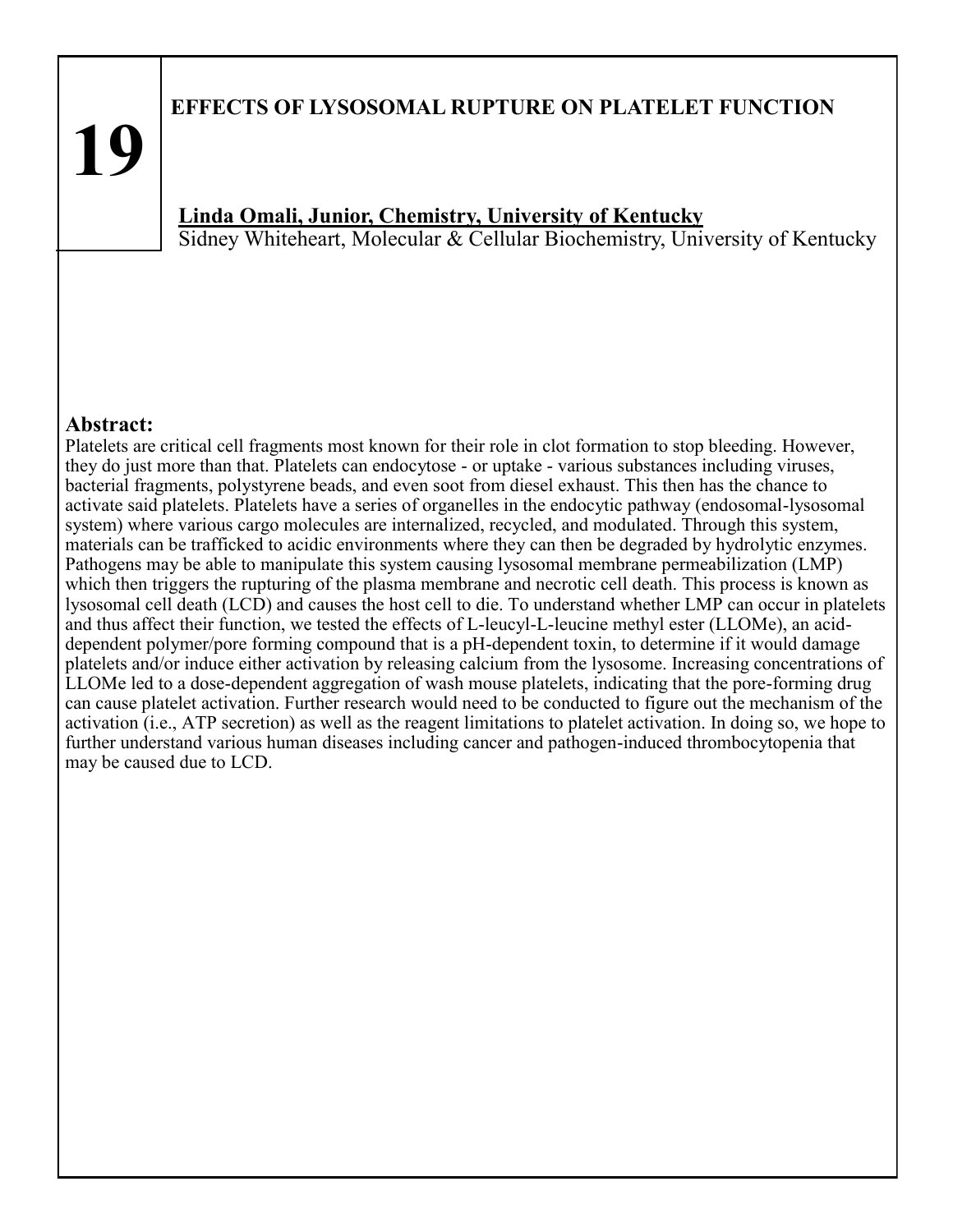# **USING EXTENDED DLVO THEORY TO CHARACTERIZE PRIMARY COLONIZATION OF BACTERIA**

**Niyati Pathak, Senior, Chemistry, University of Kentucky** Cavitt Brian, Chemistry/Biochemistry, Lipscomb University

#### **Abstract:**

Bacterial attachment is the first step in microbe-surface interaction. Interfacial interactions exert both attractive and repulsive forces which promote growth and/or pathogenesis. The bacterial attachment could be determined by variant factors including bacterial sensing and surface chemistry. We attempt to explain bacterial attachment based on extended DLVO thermodynamic approach where the extent of bacterial adhesion to an external substrate is determined by the surface energies of the bacterium's adhesive components, substrate, and liquid medium. Interfacial interactions of the bacterial surface determined from the surface energies using DLVO theory may allow explicit prediction of the extent of bacterial attachment to different substrates. The adhesive forces may be calculated between a substrate and an interacting rod-shaped, motile bacterium or spherical, non-motile bacterium. Using the adhesive forces of the aforementioned bacteria, the individual Hamaker constants could be determined providing a quantitative description of each bacterium's mode of adhesion. The constant itself determines the macroscopic interactions through the integration of all the intermolecular interactions present between the bacterium, substrate, and liquid medium. The surface thermodynamics using extended DLVO approach could help identify the repulsive and attractive forces needed for persistent bacterial attachment to surfaces and may identify materials that would resist bacterial attachment reducing costs for industrial and biomedical applications.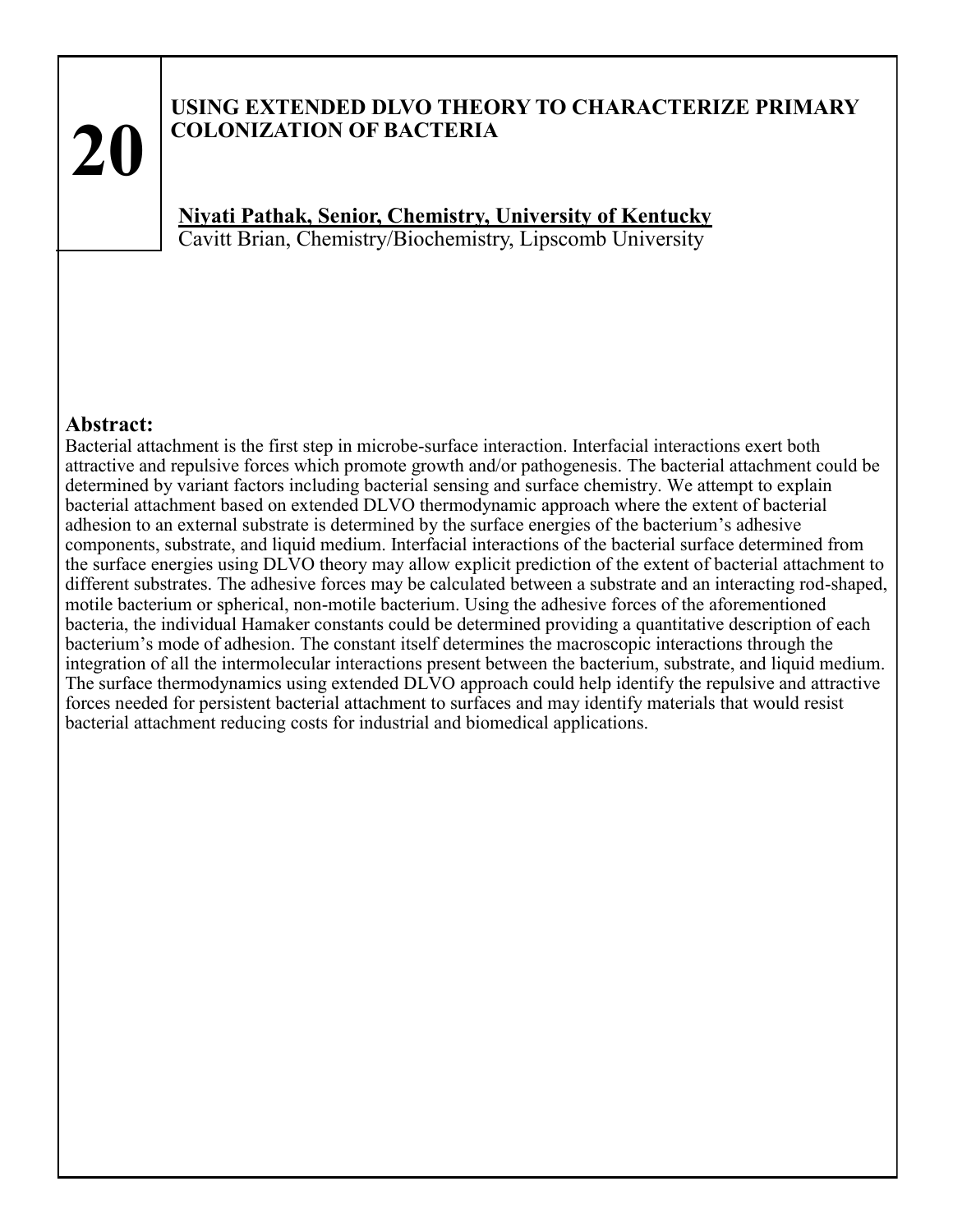#### **USING LINEAR FUSED AROMATIC COMPOUNDS TO EXPLORE THE SYNTHESIS OF BRANCHED ALKYNE THIOL SUBSTITUENT PROCEDURES**

**Carleigh Phelon, Junior, Chemistry, University of Kentucky** John Anthony, Chemistry, University of Kentucky

#### **Abstract:**

The crystal engineering of linear fused aromatic compound was explored through the synthesis of highly branched alkyne substituents. This started with the reaction of 2-aminoanthraquinone and KI to produce 2 iodo-anthraquinone. Then a reaction of 4-t-butyl phenyl acetylene and the previously made 2-iodo anthraquinone. Once the product from this reaction was purified the iodine group needed to be replaced with a thiol group. On a small scale, two separate procedures were carried out to see which one resulted in the best product. One procedure called for 1,2-etha-nedithiol and the other for iPrMgCl and sulfur. The 1,2-ethanedithiol procedure resulted in a methanethiol group as well as a thiol group in place of the iodine. The other procedure resulted in the desired product as well as starting material. The iPrMgCl and sulfur procedure was carried out on a larger scale from the first reaction and was closely monitored for completion. Through MALDI- TOF analysis it was found that the reaction was quenched by a sulfur impurity. Ways to get dry sulfur by recrystallization was researched and further testing was required.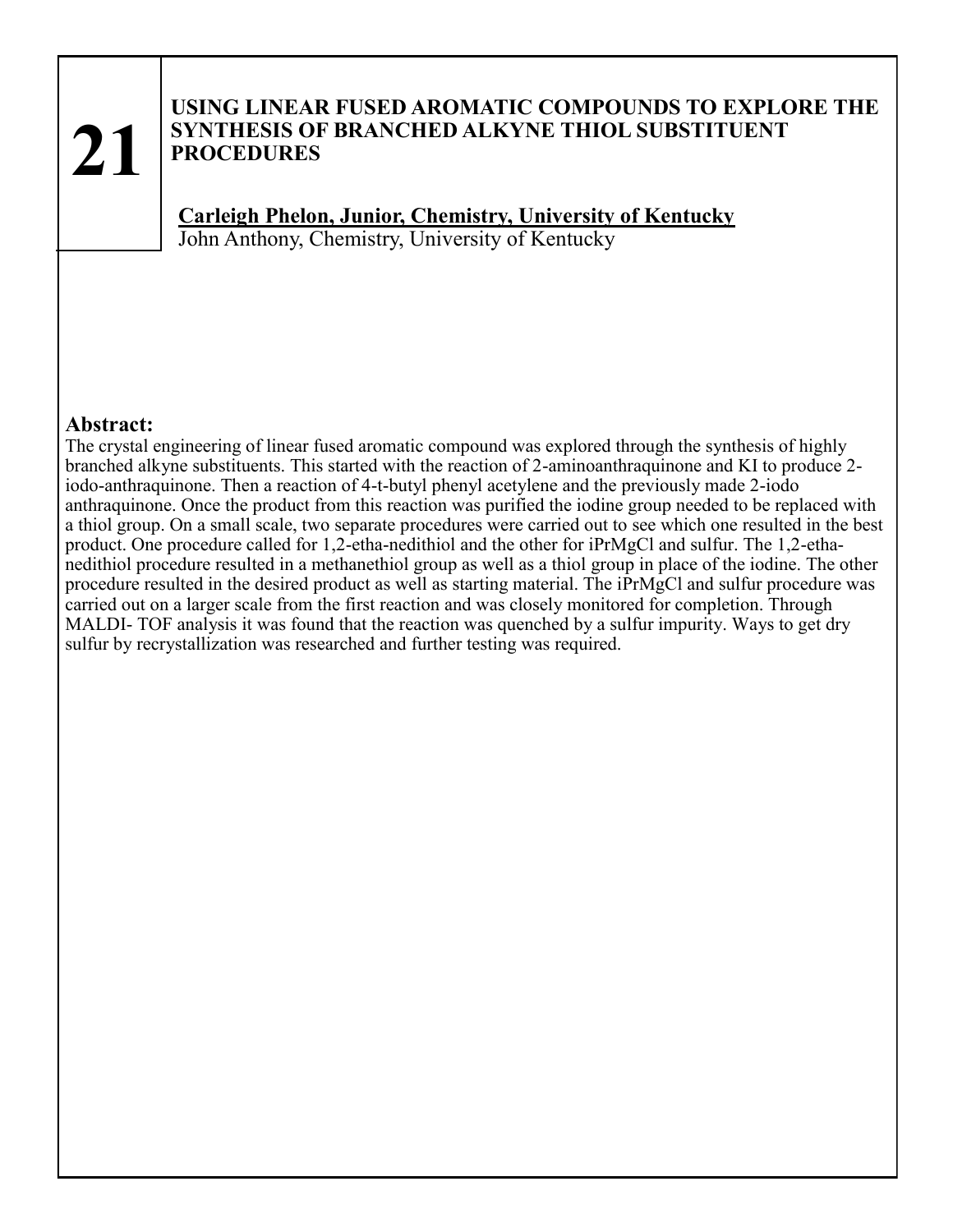#### **STUDYING SYNUCLEINOPATHY IN REM SLEEP BEHAVIOR DISORDER TO FURTHER ADVANCE INTERVENTION RESEARCH FOR PARKINSON'S DISEASE**

## **Sarah Ponder, Senior, Chemistry, University of Kentucky**

Daniel Lee, School of Medicine, Kentucky Neuroscience Institute, University of Kentucky

#### **Abstract:**

Idiopathic REM sleep behavior disorder (RBD) is a powerful prodromal marker of neurodegenerative disorders defined by synucleinopathies, such as Parkinson Disease (PD), Dementia with Lewy Bodies (DLB), and Multiple System Atrophy (MSA). Characterized as the loss of REM sleep paralysis, over 80% of patients with RBD will develop neurodegenerative synucleinopathies. A protein believed to be at the center of PD and Lewy Body pathogenesis is Alpha-Synuclein (a-syn). Evidence suggests toxicity in affected cells is due to prefibrillar species, particularly large oligomers. Oligomeric a-syn has been shown to impair protein degradation, mitochondrial and endoplasmic reticulum function, and can also spread between cells, propagating disease. Found to be in the saliva and blood of PD patients, a-syn is readily available in noninvasive sample quantities. Patients chosen for the study will be accessed for RBD and age-matched controls to assess biomarkers for PD at longitudinal points in time. Other high-risk clinical factors include motor dysfunction, anosmia, color vision dysfunction, and cognition. Using ELISA and protein-based cyclic amplification methods of a-syn quantities, the goal is to determine the correlation of protein-based biomarkers with other high-risk clinical factors.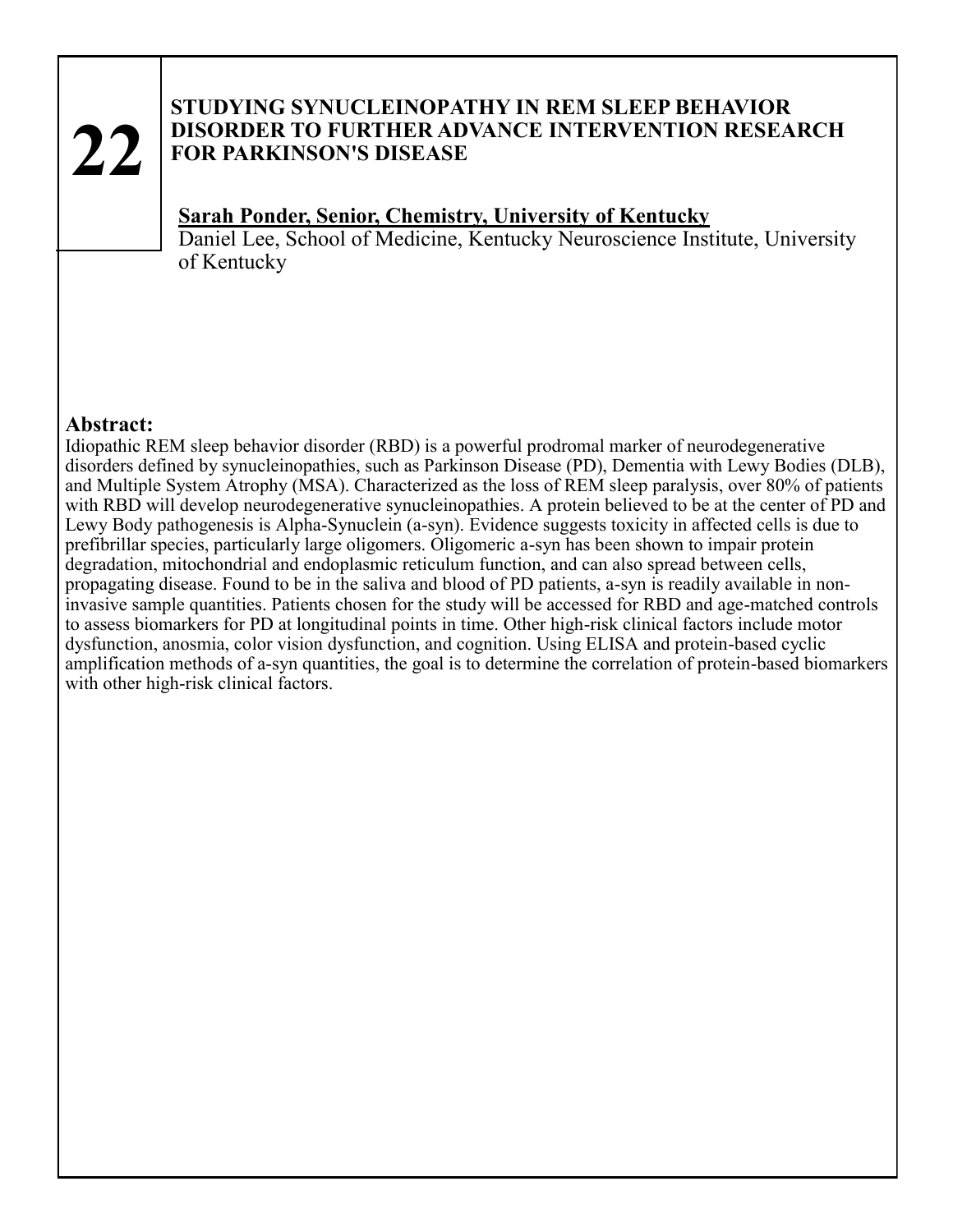# **GOLD ON GRAPHENE**

**23**

**Chloe Porter, Senior, Chemistry, University of Kentucky** Beth Guiton, Chemistry, University of Kentucky

#### **Abstract:**

This research looks at how gold particles move and coalesce on a layer of graphene under the excitation of an electron beam. Several different sizes of particles were observed, and the phenomenon associated with each interaction between particles was recorded; this includes single-atom diffusion or a more abrupt snap-on effect between particles. To quantitatively understand the data, the radii were measured for each particle involved in the phenomena mentioned, and it was hypothesized that a larger difference in particle radii favored the occurrence of a snap-on effect. Therefore, above a certain threshold difference in radii, the particles would not diffuse or coalesce but rather the smaller of the two would abruptly jump to merge with the larger particle when energy was sufficient. At this point, more analysis is needed to support the hypothesis.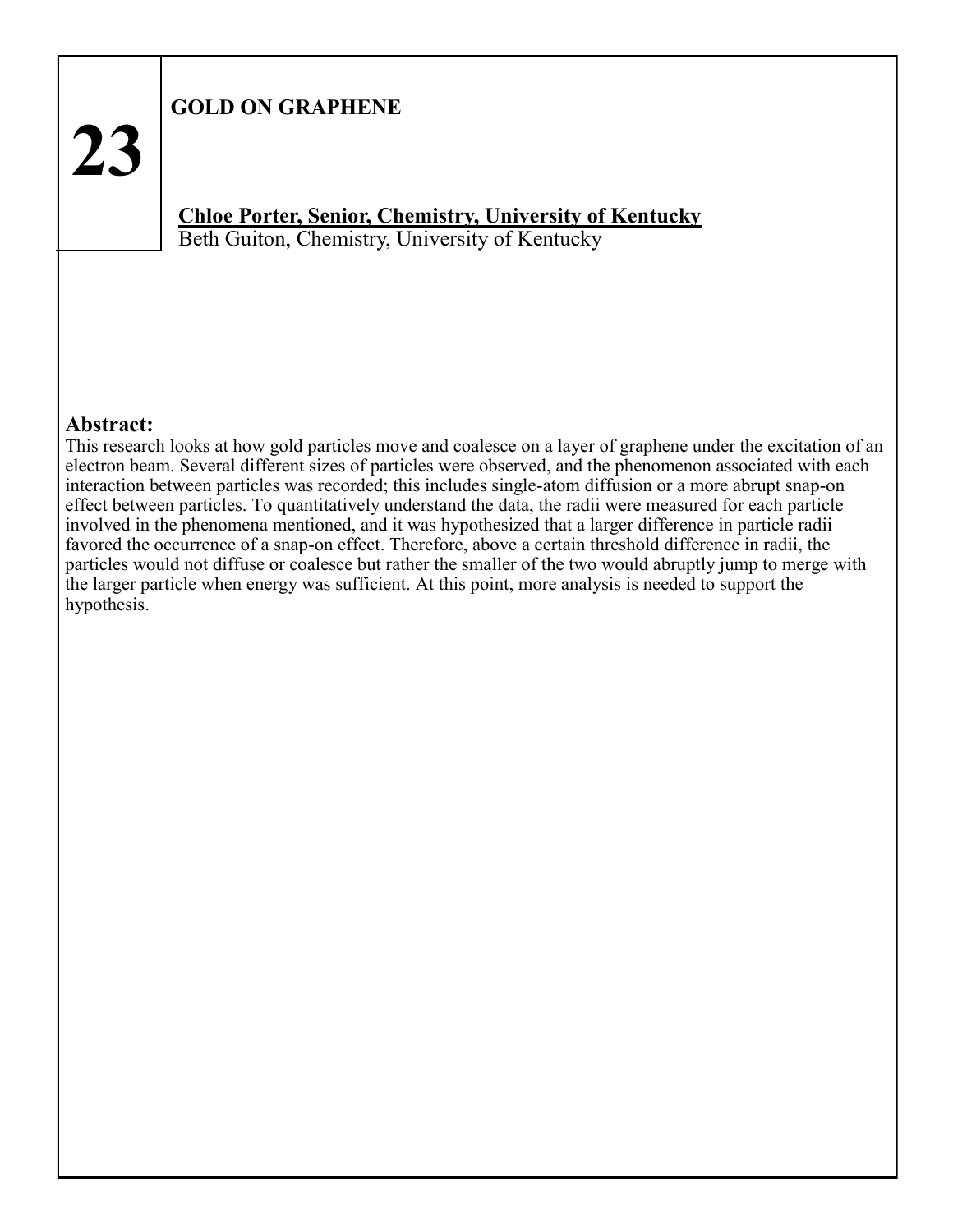# **SYNTHESIS OF CYCLOMETALATED GOLD (III) COMPOUNDS**

# **Libby Ratliff, Junior, Chemistry, University of Kentucky**

Samuel Awuah, Chemistry, University of Kentucky Sailajah Gukathasan, Chemistry, University of Kentucky

# **Abstract:**

Cancer is one of the deadliest diseases in the world and specifically in the United States. There is no perfect cancer treatment as many of them include intense side effects that disrupt patients' lives. Gold (III) based metallodrugs were synthesized in this experiment to be further tested in treating tumors. Five various cyclometalated gold (III) compounds were synthesized with five different ligands, totaling to twenty-five compounds attempted to be synthesized. After further analysis it was determined the compound composed of a phosphine ligand reacted with a carbonyl gold (III) was the most viable in vivo and efficient at tumor reduction. This compound's purity was verified via proton NMR and a crystal structure was grown. Biological studies were conducted with the carbonyl gold compound including cell cycle, cell viability, and apoptosis tests to reveal the stability of the structure and how lethal it is. Further testing must be done to determine the mechanism of action of the compound and how effect the compound is in reducing tumor size.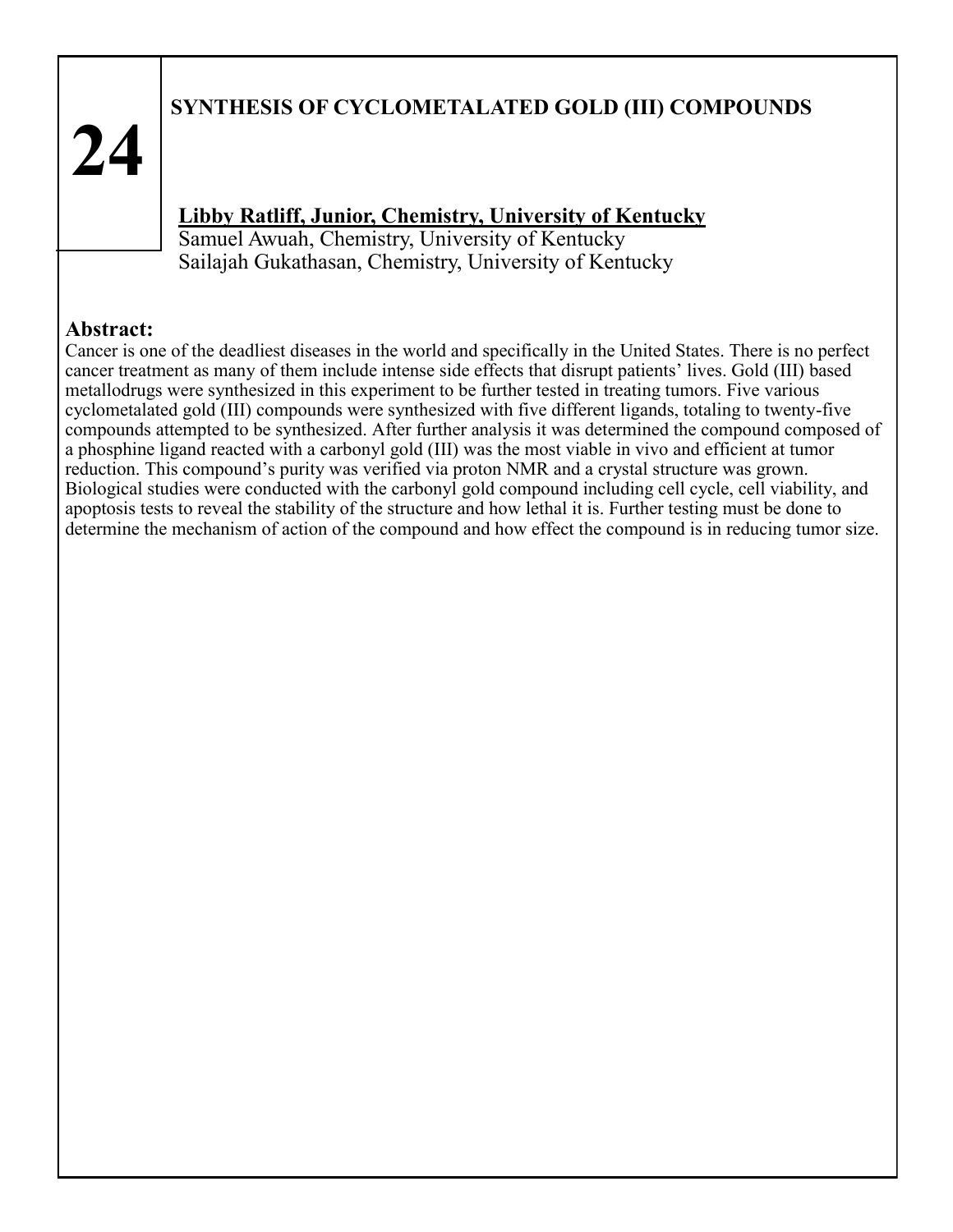# **ROOM TEMPERATURE SYNTHESIS OF POLYMERIC SULFIDES BASED ON PYROMELLITIC DIIMIDES**

**Jessica Ray, Senior, Chemistry, University of Kentucky** Mark Watson, Chemistry, University of Kentucky

#### **Abstract:**

Poly (arylene sulfide)s were prepared under mild conditions at room temperature by exploiting the highly electrophilic nature of core-halogenated pyromellitic diimides (PMDI), incorporating the PMDI units into polymer backbones via nucleophilic aromatic substitution with thiolate nucleophiles. The PMDI units are incorporated along their short axes, as opposed to traditional polyimides. One PMDI substitution pattern leads to an unusual solubility trend in halogenated solvents suggesting host-guest interactions. As a result of the sulfide groups being good nucleophiles and leaving groups, the polymers can be depolymerized to their monomeric species with excess monothiolate, insinuating potential renewability. This research project was completed in the University of Kentucky's CHE 533 capstone organic chemistry laboratory course.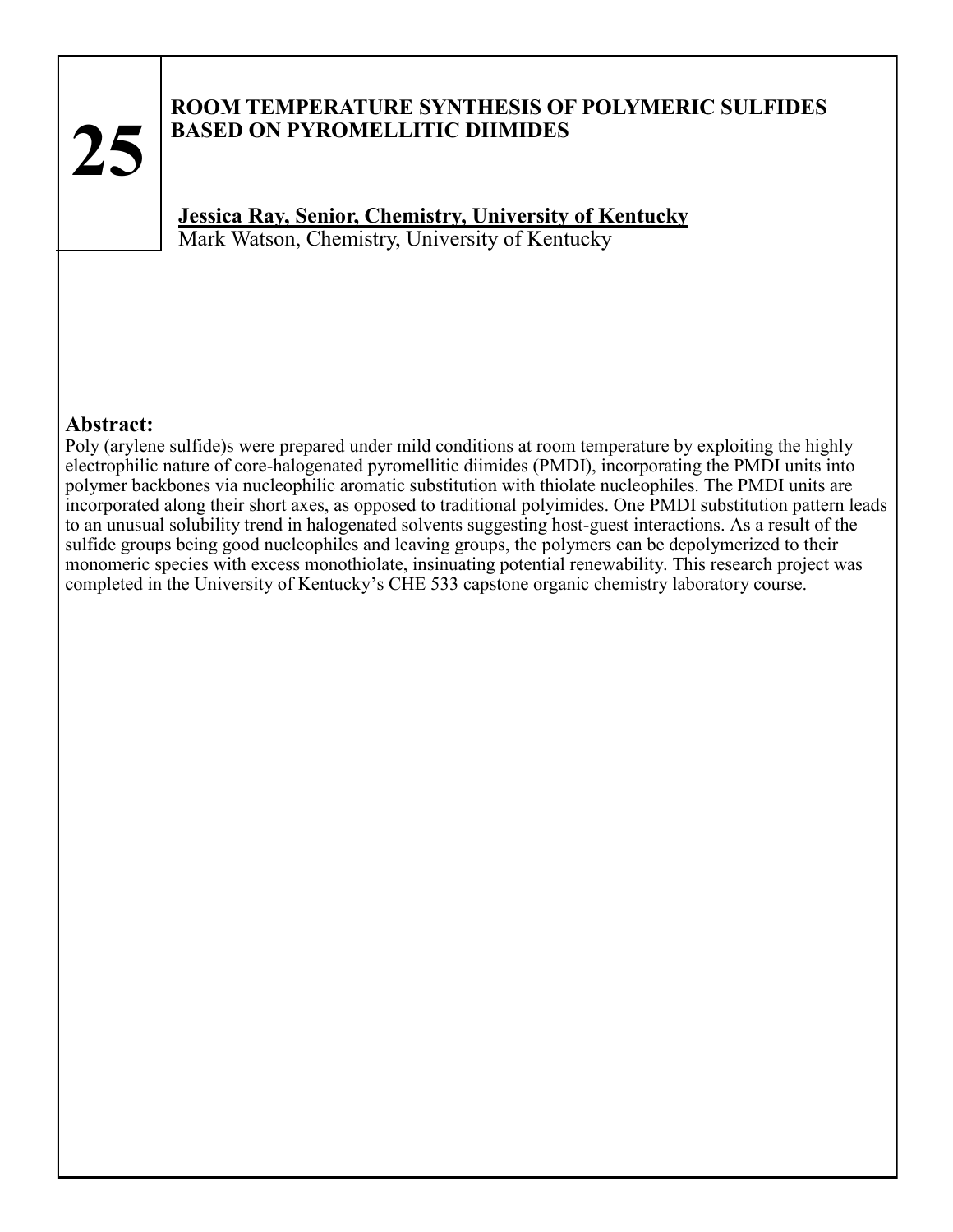# **SYNTHESIZING A SINGLE-ATOM CATALYST TO IMPROVE THE EFFICIENCY OF PEM FUEL CELLS**

# **Jenna Rector, Junior, Chemistry, University of Kentucky**

Doo Young Kim, Chemistry, University of Kentucky Prakhar Sharma, Chemistry, University of Kentucky

### **Abstract:**

Due to the rising concentration of atmospheric carbon dioxide (CO2) from burning fossil fuels, finding clean alternatives for energy conversion is imperative. Fuel cells are a solution to this problem; however, the catalysts that are currently used in fuel cells have certain limitations. If we can overcome these limitations by synthesizing a new catalyst, the fuel cell will be an efficient, cost-effective form of sustainable energy which can be used on a global scale. Replacing non-renewable energy with fuel cells to power industrial buildings, residencies, cars, and other forms of transportation will reduce the atmospheric CO2, leading to a safer and more sustainable environment.

Polymer electrolyte membrane (PEM) fuel cells contain a cathode, where an oxygen reduction reaction (ORR) occurs. This reaction limits the efficiency of the fuel cell because it is nonspontaneous, thus requiring a catalyst for activation. Typically, fuel cells use catalysts synthesized from platinum nanoparticles, but these catalysts are expensive and unstable due to the use of precious metals and the surface-level attachment of the catalyst to the carbon nanodot (CND).

The purpose of our experiment was to synthesize a single-atom catalyst (SAC) in order to combat these limitations. We used bottom-up synthesis starting with citric acid (CA). We first melted the CA to loosen the carbon-carbon bonds, then added deionized water and a solution containing a transition metal. Next, we placed the solution in the hydrothermal reactor to heat stabilize the metal-ligand complex. After heat stabilization, we used pyrolysis to incorporate the metal-ligand complex into a graphene structure, before grinding this product and using it to make ORR ink. The key to success in this project was understanding and controlling the formation of this metal-ligand complex. This experiment resulted in a successful SAC incorporated in a CND, which shows promise of increasing efficiency of fuel cells.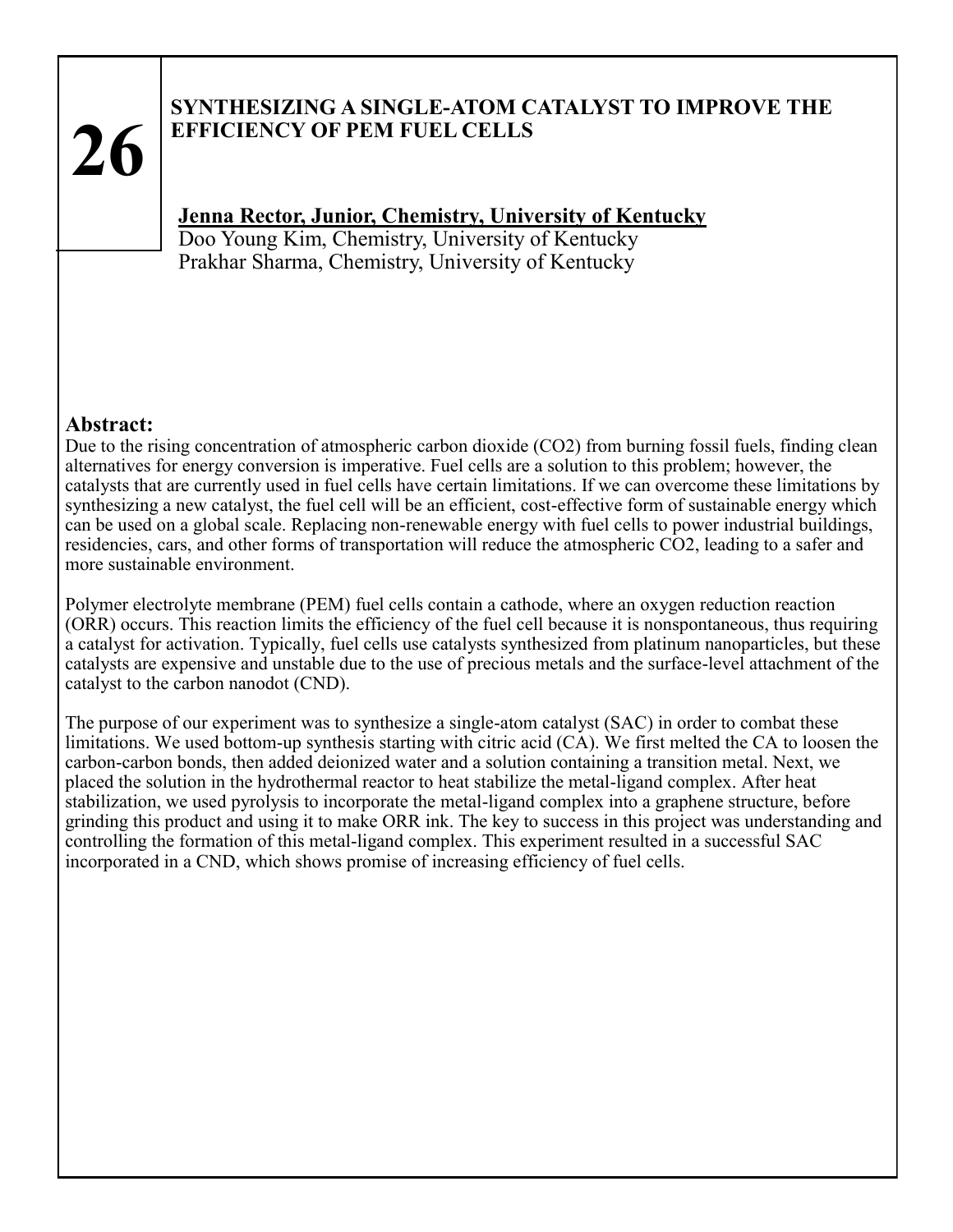# **USE OF BENZYLIDENE FOR THE SYNTHESIS OF A KEY GLUCOSIDE INTERMEDIATE**

**Hayden Schneider, Senior, Chemistry, Ball State University** Wei Shi, Chemistry, Ball State University

#### **Abstract:**

The small molecule inhibitor, ipomoeassin F (ipo-F) is of great interest because of its ability to inhibit cancer cell growth. Ipo-F functions by blocking the subunit  $\sec 61\alpha$ , which is in the endoplasmic reticulum (ER) membrane. This blockage in-turn prevents proteins from entering the ER lumen where they would mature, which leads to cell death. We have been synthesizing analogues of ipo-F to maximize its function against various cancer cell lines. However, to do this more efficiently we are first optimizing the seven-step synthesis of the glucosyl donor (a key intermediate in the synthesis of ipo-F) by utilizing benzaldehyde dimethyl acetal instead of 2,2-dimethoxypropane. The thought process behind this change is would the aromatic ring make the structure more stable and easier to cleave later in the synthesis? If this change effectively simplifies the synthesis of the intermediate molecules, as well as the removal of the protecting group we will be able to enhance ipo-F's function against cancer cell lines.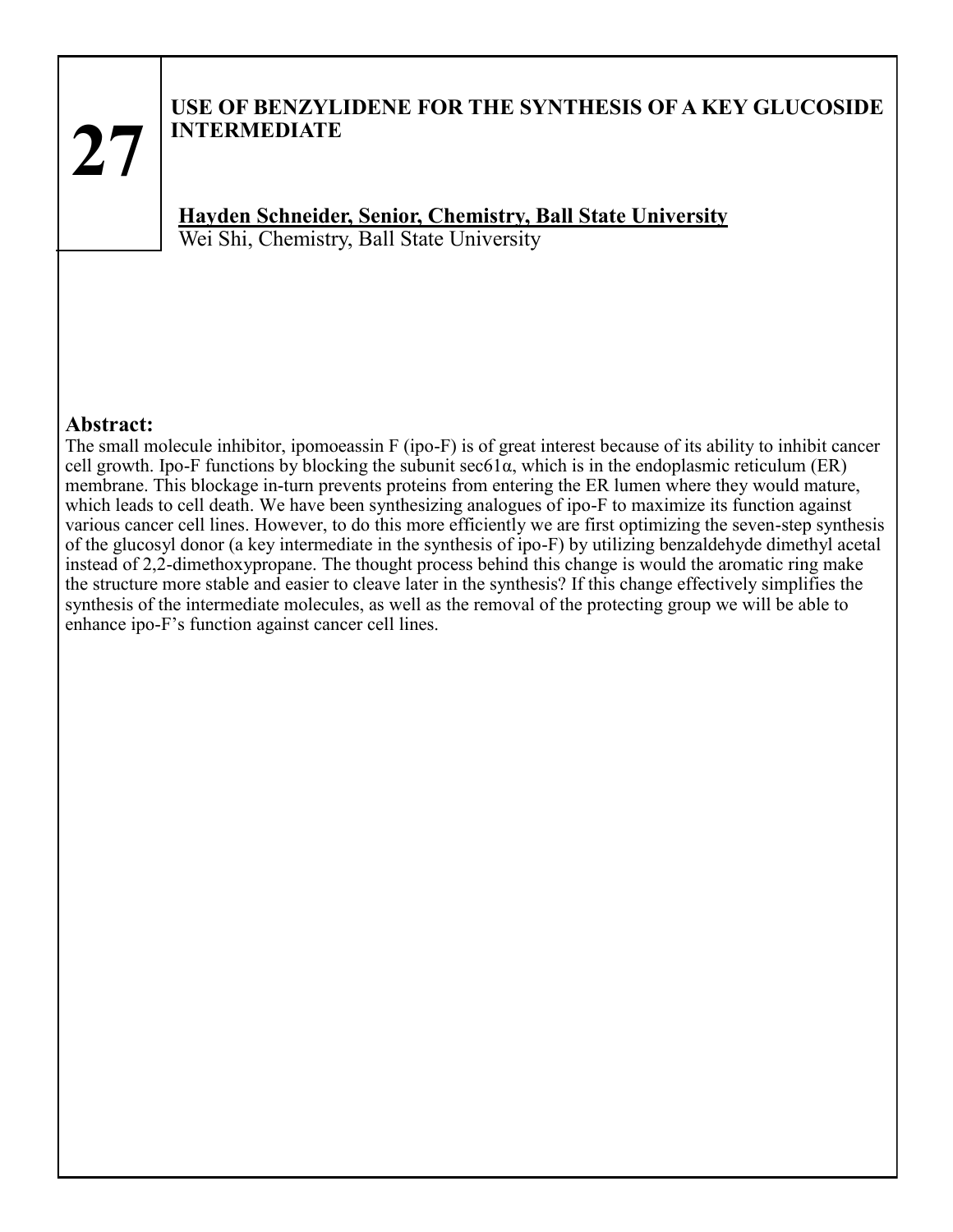#### **SYNTHESIS OF SILVER NANOPARTICLES BY CHEMICAL REDUCTION METHOD: EFFECT OF REDUCING AGENT AND SURFACTANT CONCENTRATION**

**Abinithi Selvakumar, Junior, Chemistry, University of Periyar** Siva Kumar, Chemistry, University of Periyar

#### **Abstract:**

Uniform, well-dispersed, silver nanoparticles (AgNPs) were prepared by a simple chemical reduction method. The particles were synthesized via the reduction of AgNO3 by trisodium citrate and ascorbic acid as a surfactant. The resulting AgNPs were characterized by X-ray diffraction analysis, transmission electron microscopy, and scanning electron microscopy. It was found that the size of the AgNPs ranged from 35– 80 nm, with an average of 50 nm. In this study, the effects of trisodium citrate and ascorbic acid, which act as reducing agent and surfactant respectively on the morphology of the silver nanoparticles, were investigated. It was found that the increasing concentration of trisodium citrate resulted in decreasing size of silver nanoparticles, while increasing the concentration of ascorbic acid shows the opposite effect. Moreover, the quasi-spherical shape of as-synthesized silver nanoparticles is also more uniform with the increase of trisodium citrate. Meanwhile, a slight change in particle shape from quasi-spherical to polygonal was observed as the concentrations of ascorbic acid were increased..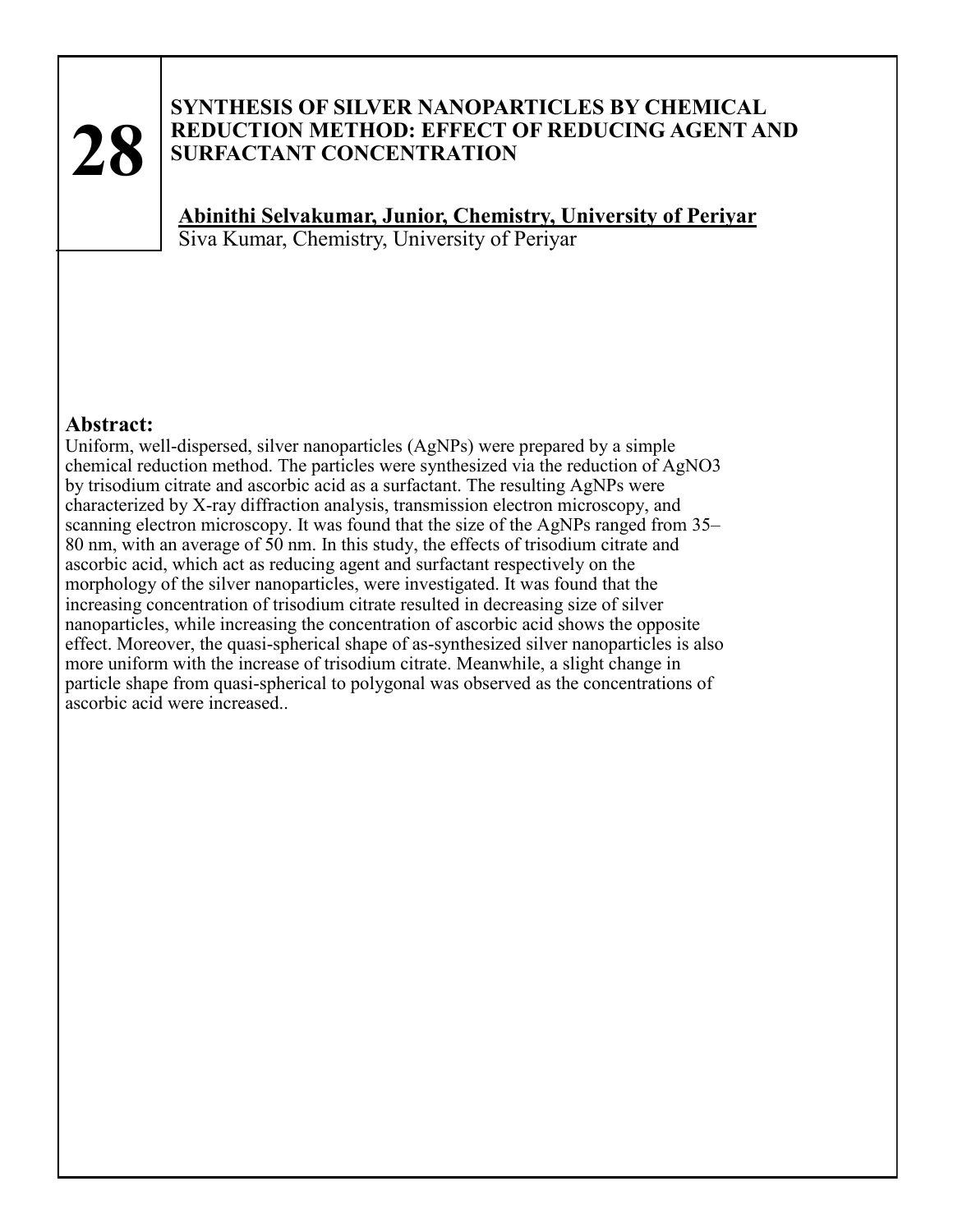# **INVESTIGATION OF OPTIMIZED SYNTHESIS CONDITIONS FOR TEREPHTHALATE PRODUCTION**

# **Hannah Snider, Sophmore, Chemistry & Biochemistry, Rose-Hulman Institute of Technology**

Rebecca DeVasher, Chemistry & Biochemistry, Rose-Hulman Institute of Technology

Mark Brandt, Chemistry & Biochemistry, Rose-Hulman Institute of Technology

#### **Abstract:**

Although the Claisen Condensation of diethyl succinate has documented use as an instructional tool for undergraduate organic chemistry, our work replicating the reaction under various conditions produces an alternative tautomer to that reported in the literature. Throughout our investigation of the tautomerization, we discovered 2,5-dihydroxyterephthalate as a by-product of the reaction. Our work focused on conducting the Claisen Condensation under various conditions (e.g., solvent, temperature, work-up, time, inert environment) with the goal of developing a better understanding of the tautomeric equilibrium, investigating potential aggregation, and optimizing the synthesis of the terephthalate derivative. This would allow our work to provide a potentially greener route to terephthalic acid (a reagent relevant to the production of PET plastic), while also establishing a multifaceted undergraduate procedure that accurately depicts the product of the Claisen-Dieckmann Condensation of diethyl succinate.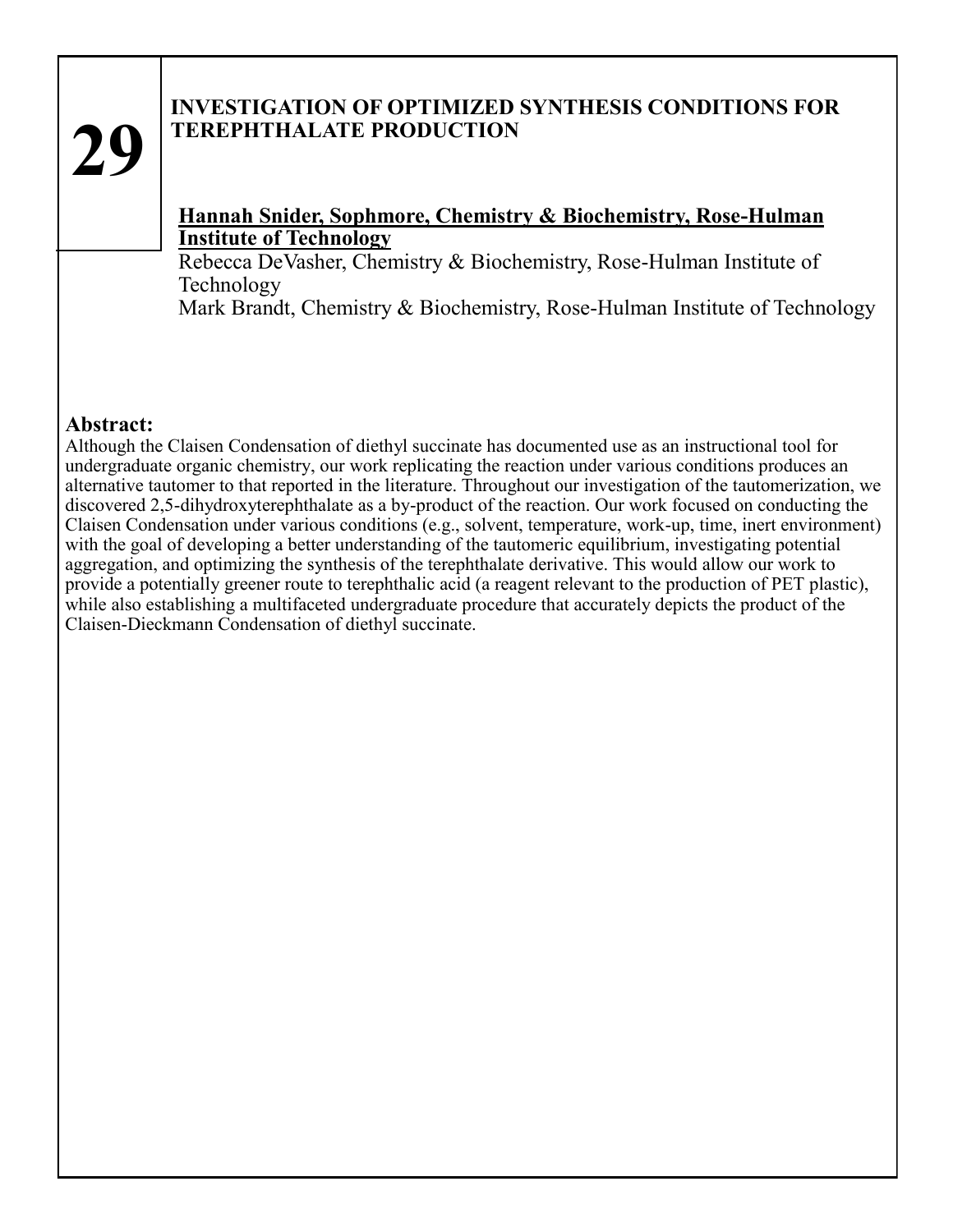# **NICKEL TUNGSTATE DOPED WITH TRANSITION METALS FOR PHOTODEGRADATION OF ORGANIC COMPOUNDS**

# **Enya Uchral, Senior, Chemistry, Ball State University**

Tykhon Zubkov, Chemistry, Ball State University Tristan Maxson, Chemistry, Ball State University Zhihai Li, Chemistry, Ball State University

#### **Abstract:**

Nickel tungstate semiconductor nanomaterials have shown their applications in energy conversion and photodegradation of organic dyes owing to its low band gap, high mechanical stability and abundant oxygen sites for dye molecule absorption. Nanoparticle nickel tungstate doped with different transition metals has been synthesized by co-precipitation methods with thermal treatment. Synthesized samples were examined using X -ray diffraction (XRD), transmission electron microscopy (TEM), dynamic light scattering (DLS) and X-ray photoelectron spectroscopy (XPS) methods. A series of photodegradation reactions were performed to assess the change in efficiency based on the doping metals (Fe, Co, Cu, Zn) and doping level of the samples. We find that doping tends to improve photodegradation rates, while the effect is different for each type of dopant. Theoretical calculations were also performed to investigate the electronic effects of doping and the nature of the valence band edge and conductance band edge.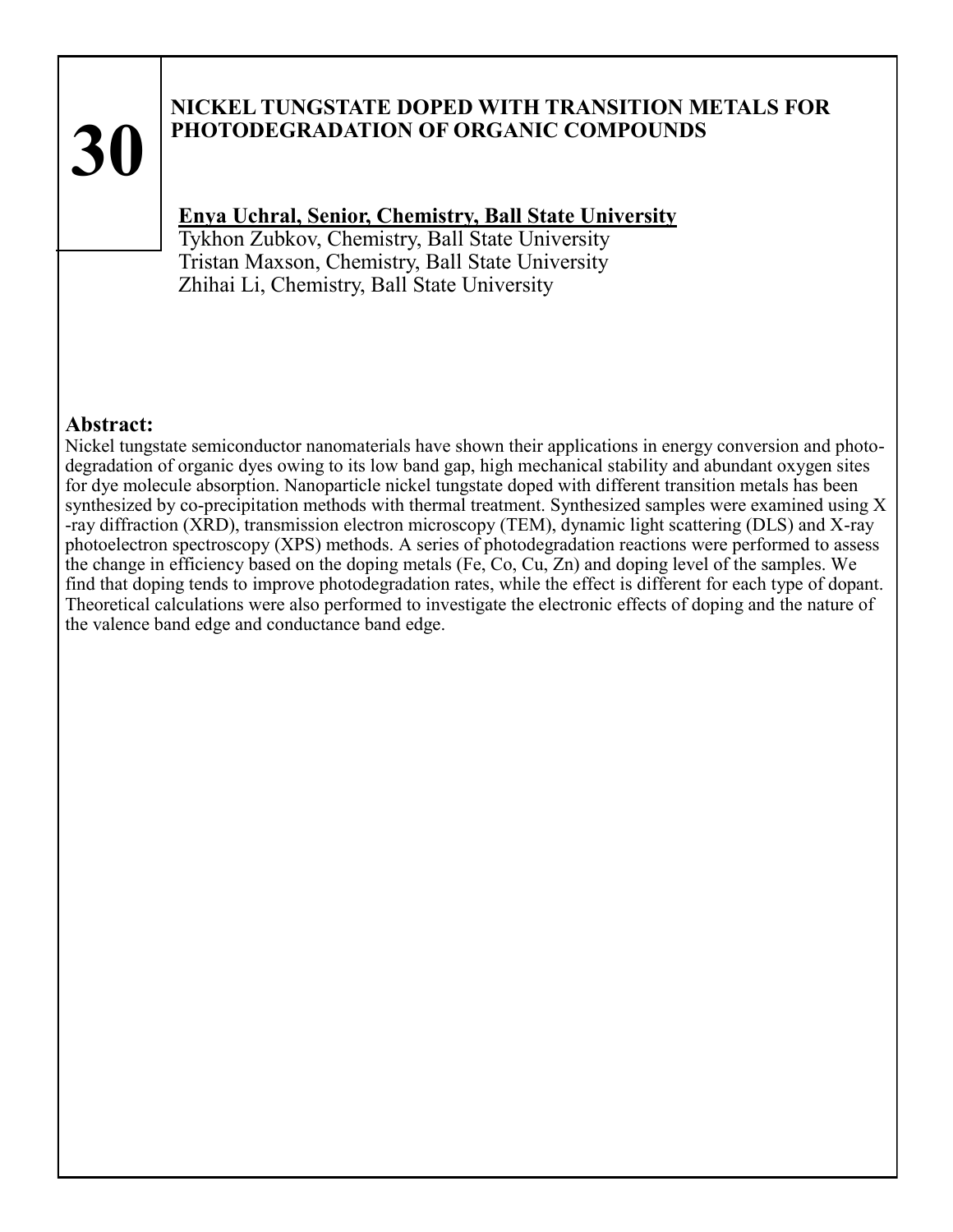### **OPTIMIZATION AND MECHANISTIC INSIGHTS OF THE ALLYLATION OF PHENOLS WITH ALLYLOXYPYRIDINIUM TRIFLATE**

**Aaliyah Winters, Senior, Chemistry, University of Kentucky**

Aaliyah Winters, Chemistry, Ball State University Philip Albiniak, Chemistry, Ball State University

#### **Abstract:**

2-alloxy-1-methylpyridinium triflate (AOPT) was first developed in 2015 as an effective reagent for the allylation of carboxylic acids under mild conditions. Since that time, the Albiniak group has continued investigating the reactivity of AOPT with other nucleophiles. This presentation will focus on the reactivity of AOPT with phenols. Since these compounds are less acidic than carboxylic acids, a key component of this investigation will be examining a series of basic additives to the reaction mixture. In addition, a variety of variables including solvent, temperature, concentration, and reaction volume will be investigated. Interestingly, the size of the reaction vessel appears to be a critical component for the success of this allylation reaction. This observation may provide meaningful insight into the mechanism of allylic transfer in these reactions, and could help clarify the details of the substitution process for oxypyridinium salt reagents generally.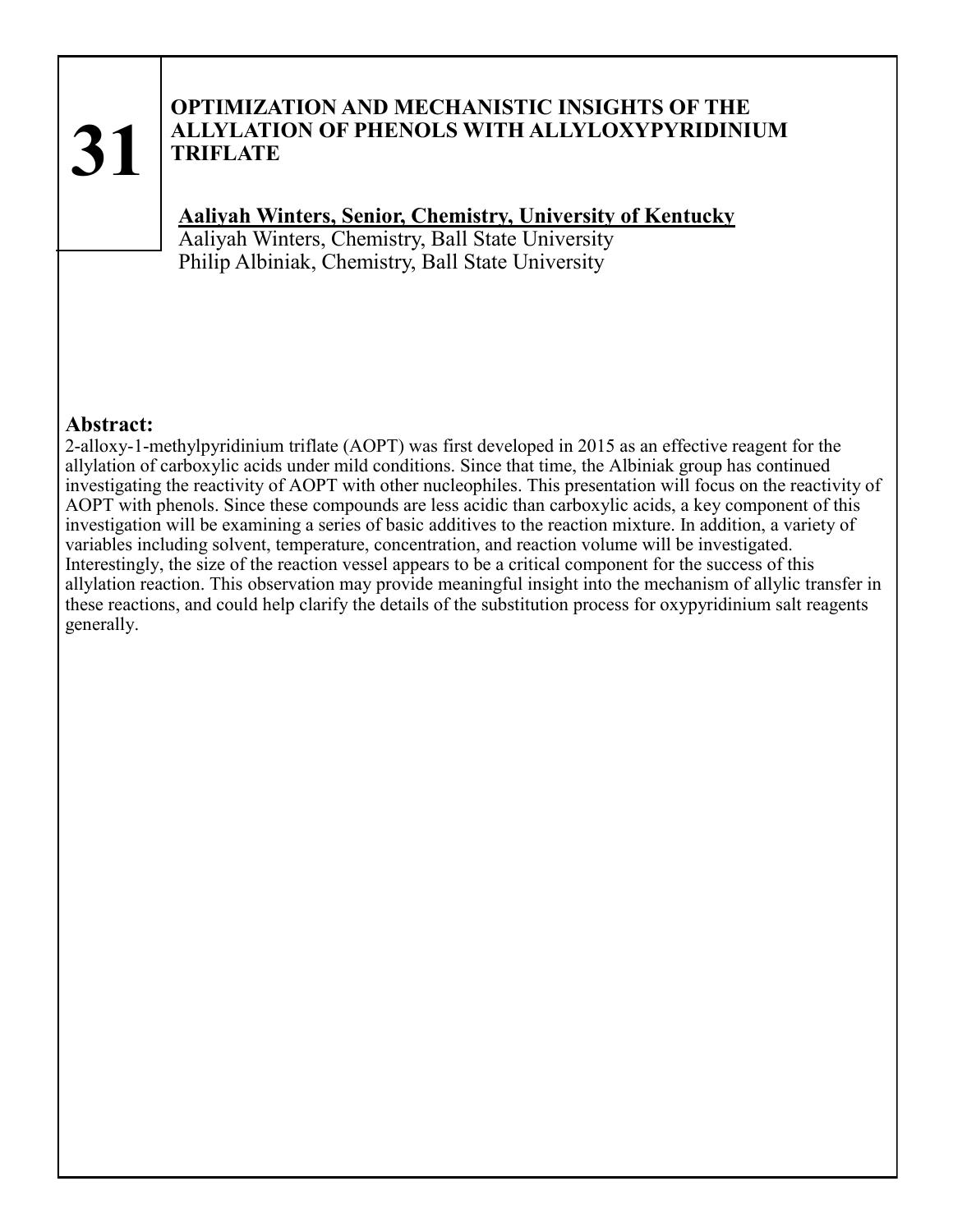### **DEVELOPMENT OF NOVEL CARBONIC ANHYDRASE BIOMIMETIC ZN-METAL COMPLEXES FOR THE CATALYSIS OF CO2 HYDRATION IN POST-COMBUSTION CARBON CAPTURE SYSTEMS**

# **Levi Wolff, Senior, Chemistry, University of Kentucky**

Aron Huckaba, Chemistry, University of Kentucky Alexander Olivelli, Chemistry, University of Kentucky

#### **Abstract:**

To minimize the effect industry has on climate change, post-combustion carbon capture methods are being implemented to reduce carbon dioxide  $(CO_2)$  emissions.  $CO_2$  has been strongly correlated as a driving force of anthropogenic climate change making the development of post-combustion carbon capture methods potentially important to lower atmospheric  $CO<sub>2</sub>$  concentration. The focus of this project to date has been the design, synthesis, characterization, and testing of novel catalysts for  $CO<sub>2</sub>$  hydration, a common reaction used in post-combustion carbon capture systems, which are typically based off amine or caustic solvents. These novel Zn-metal complexes were based off the binding site of carbonic anhydrase (CA), an enzyme that catalyzes  $CO<sub>2</sub>$  hydration in biological systems. Although not a novel concept, this project seeks to improve on popular synthetic CA active site mimics by more accurately replicating the metal-ligand bond angles present in CA by using a rigid cyclohexane-based ligand. Augmentations of the original novel Zn-metal complex are underway to improve organic solubility by the addition of an n-butyl chain and iso-butyl groups to the original ligand. Initial testing of the original Zn-metal catalyst was conducted via pH studies. Characterization of the original Zn-metal complex was completed by nuclear magnetic resonance (NMR) spectroscopy and elemental analysis while intermediates during the synthesis of all Zn-metal complexes were characterized by NMR spectroscopy.